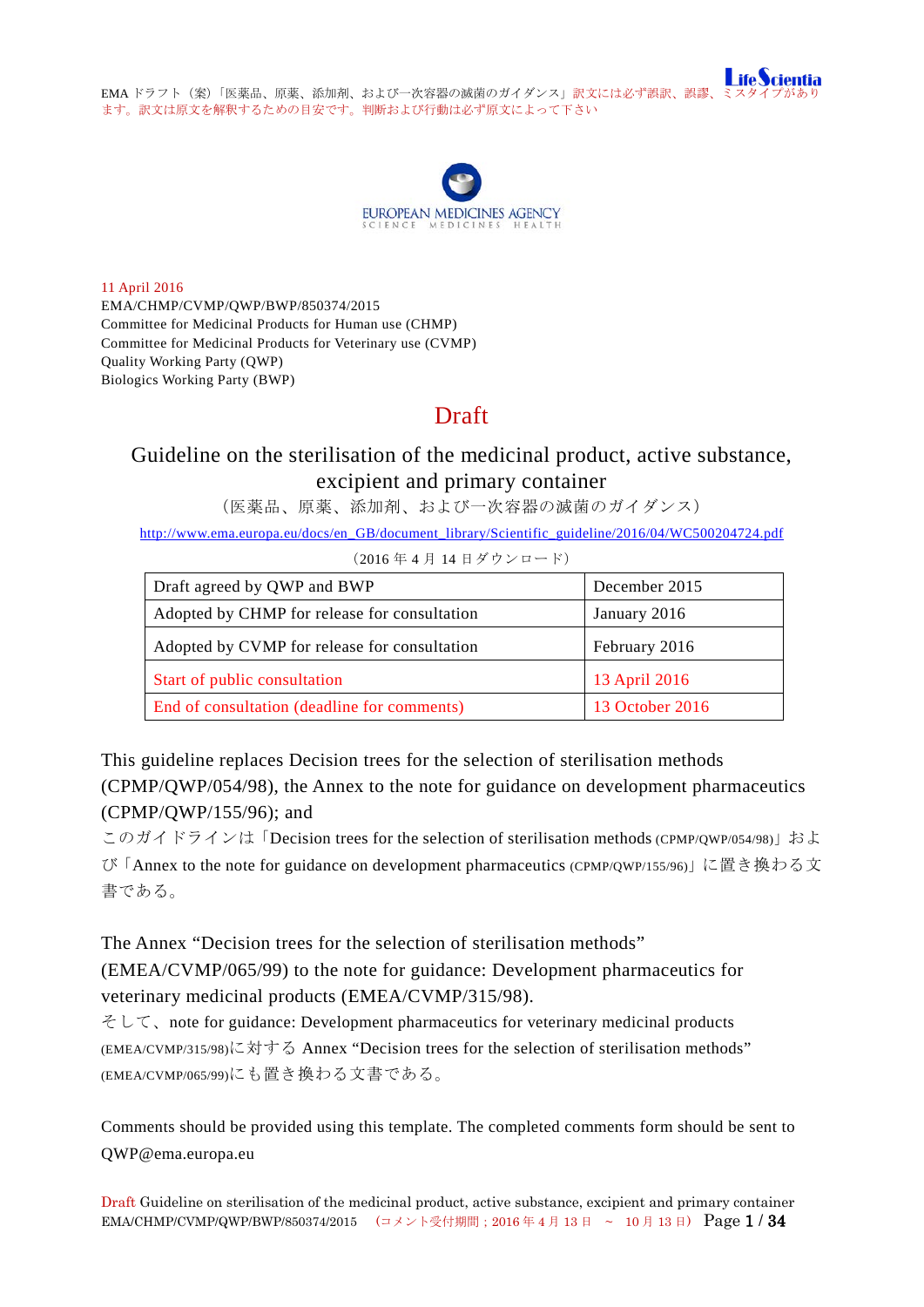#### Keywords

Active substance, Aseptic processing, Container, Decision trees, Excipients, Filtration, Finished Dosage form, Sterilisation, Sterilisation assurance level, Terminal sterilization

――――――\*\*\*――――――

Guideline on sterilisation of the medicinal product, active substance, excipient and primary container (医薬品、原薬、添加剤、および一次容器の滅菌のガイダンス)

# 目 次

| 4.1. Manufacturing of sterile medicinal products (無菌医薬品の製造)  8                        |  |
|---------------------------------------------------------------------------------------|--|
| Steam sterilization                                                                   |  |
|                                                                                       |  |
|                                                                                       |  |
|                                                                                       |  |
|                                                                                       |  |
|                                                                                       |  |
| 4.2. Good manufacturing practice for sterile active substances and sterile excipients |  |
|                                                                                       |  |
|                                                                                       |  |
|                                                                                       |  |
|                                                                                       |  |
|                                                                                       |  |
|                                                                                       |  |
| Critical Quality Attribute (重要品質特性) ………………………………………………………… 30                         |  |
|                                                                                       |  |
|                                                                                       |  |
|                                                                                       |  |
|                                                                                       |  |
|                                                                                       |  |
|                                                                                       |  |
| Ph. Eur. sterilisation reference conditions (欧州薬局方滅菌基準条件)  31                         |  |
|                                                                                       |  |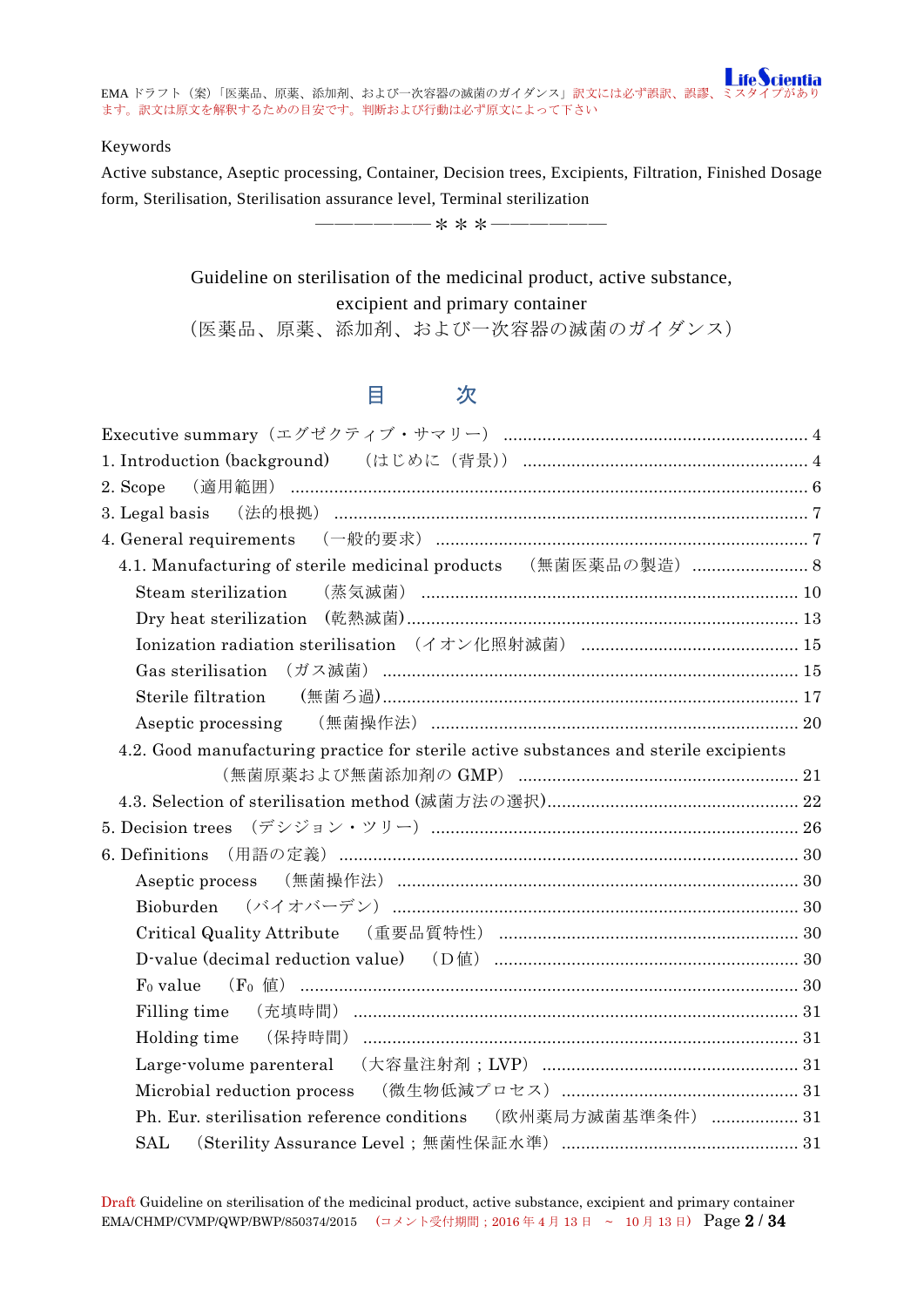EMA ドラフト(案)「医薬品、原薬、添加剤、および一次容器の滅菌のガイダンス」訳文には必ず誤訳、誤謬、ミスタイプがあり ます。訳文は原文を解釈するための目安です。判断および行動は必ず原文によって下さい

| Terminal microbial reduction process (of product) |  |
|---------------------------------------------------|--|
|                                                   |  |
|                                                   |  |
|                                                   |  |
|                                                   |  |
|                                                   |  |
|                                                   |  |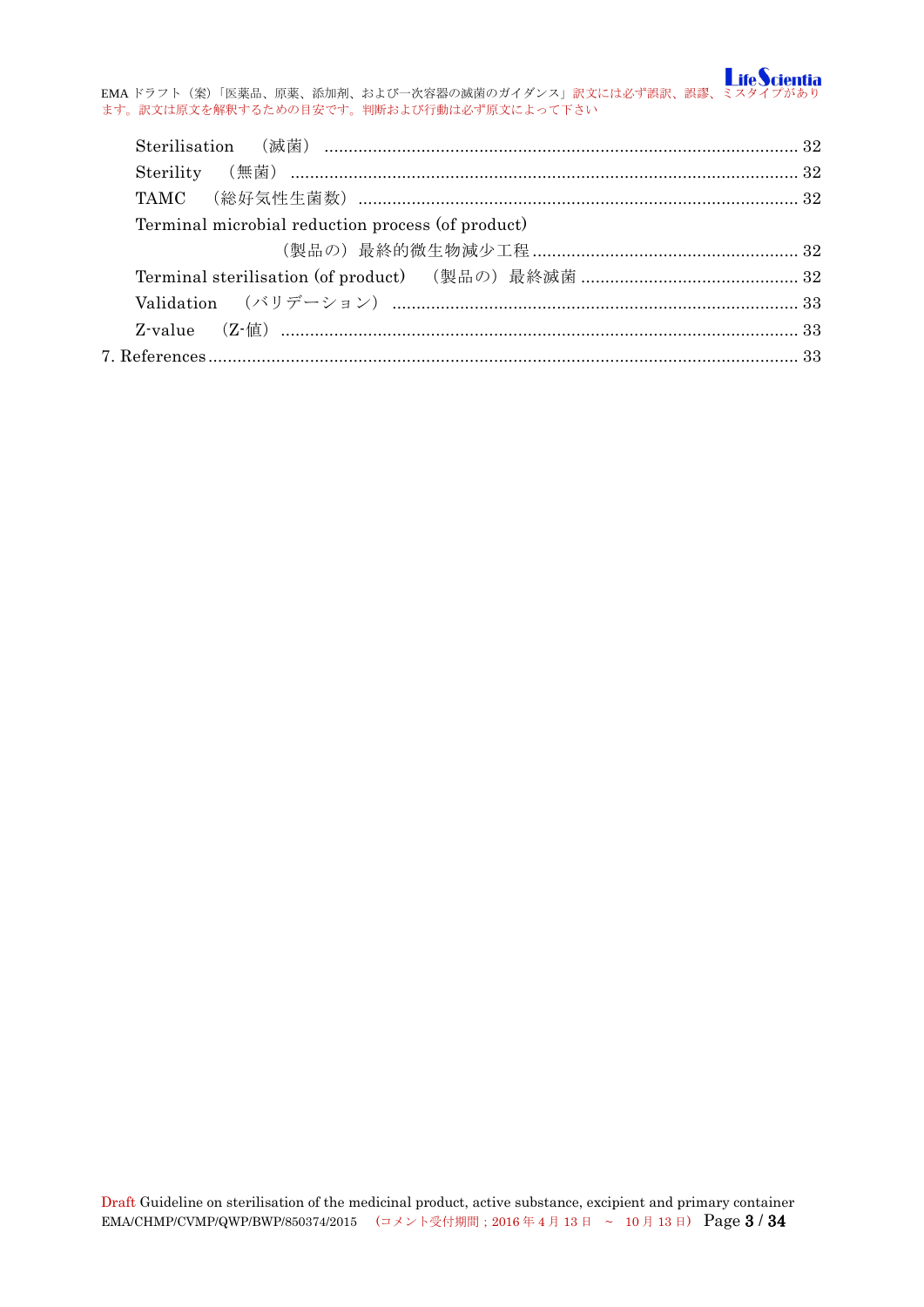# <span id="page-3-0"></span>Executive summary(エグゼクティブ・サマリー)

This guideline provides guidance on the documentation expected for sterile products in the quality dossier for a marketing authorisation application or a variation application for a medicinal product, (called quality dossier throughout the guideline), and the selection of appropriate methods of sterilisation for sterile products. Although, terminal sterilisation using a reference condition of the European Pharmacopoeia (Ph. Eur) is the method of choice whenever possible, this guideline provides information on when other terminal sterilisation processes, sterilising filtration or aseptic processing, (either alone or when combined with an additional terminal microbial reduction process), could be accepted as an alternative to a reference terminal sterilisation process.

このガイドラインは、医薬品の販売承認申請あるいは一部変更申請(variation application)の品質に 係る添付資料(このガイドラインでは、品質添付文書(quality dossier)と呼ぶ)と、無菌医薬品の 適切な滅菌方法の選択において、無菌医薬品に期待される文書化についてのガイダンスを提供 する。欧州薬局方(European Pharmacopoeia;Ph. Eur)に記載されている基準条件(reference condition) を使用する最終滅菌(terminal sterilisation)が、それが適用可能の場合には、常に選択すべき滅菌方 法となる。しかしながら、このガイダンスは、基準最終滅菌プロセス(訳注:欧州薬局方に記 載する滅菌方法と滅菌条件)の代替として許容されるであろう他の滅菌方法を与える。その滅 菌方法とは、他の最終滅菌プロセス(terminal sterilisation processes)、無菌ろ過(sterilising filtration)、ある いは無菌操作法(aseptic processing)であり、これらは、単独で使用するか、あるいは追加的な最終 的微生物低減プロセス(additional terminal microbial reduction process)を組み合わせて使用される。

This guideline replaces the previous Annexes to Pharmaceutical development Decision trees for the selection of sterilisation methods, (human and veterinary). In addition, the information on methods of sterilisation previously described in Note for Guidance on manufacture of the finished dosage form (human and veterinary) has been revised and included in this guideline.

このガイドラインは、前述の付属書の(人および動物用の)滅菌方法選択のための医薬品開発 のデシジョン・ツリーに置き換わるものである。更に、Note for Guidance on manufacture of the finished dosage form (human and veterinary)に以前に述べられていた滅菌方法についての情報を 改定し、このガイドラインに包括している。

# <span id="page-3-1"></span>1. Introduction (background) (はじめに (背景))

Sterility is a critical quality attribute for all sterile products. Sterility of the medicinal product cannot be assured by testing, it needs to be assured by the use of a suitable and validated manufacturing process. Sterility is dependent on several factors such as the bioburden of the formulation components, the sterilisation procedure, the integrity of the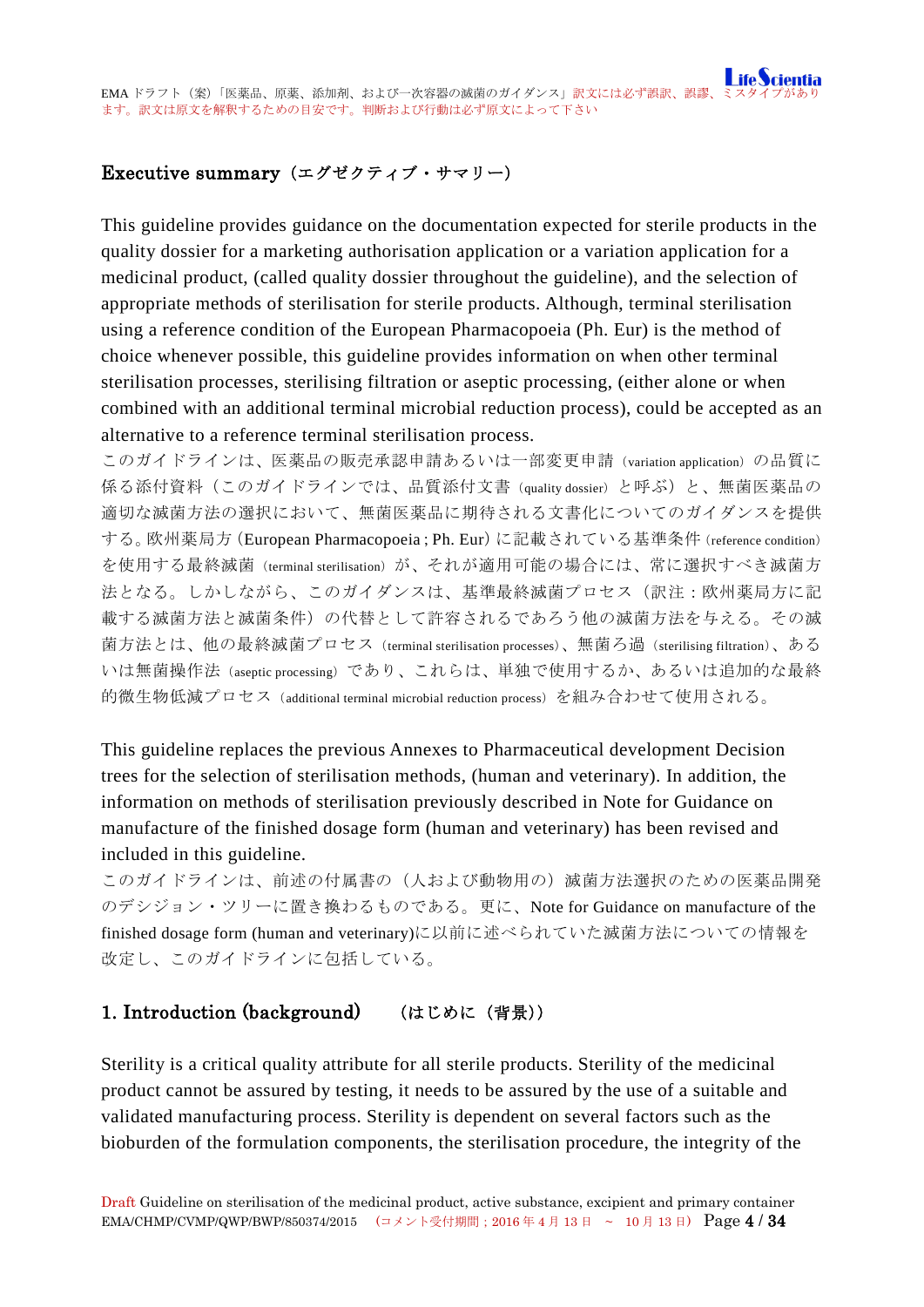container closure system, (abbreviated as container in this document), and in the case of aseptic processing, the use of satisfactory aseptic technique. Container integrity is discussed in ICH Q8, (formally adopted for human medicinal products only, nevertheless the same principles are also applicable to veterinary medicinal products).

無菌性は、全ての無菌医薬品にとって重要な品質特性である。医薬品の無菌性は、試験によっ て保証できない。それは、適切であって、かつバリデートがされた製造プロセスの使用によっ て保証されることが必要である。無菌性は、次のような幾つかの因子によって左右される。

- ・処方成分のバイオバーデン (bioburden of the formulation components)
- · 滅菌方法 (sterilisation procedure)
- ・容器栓システムの完全性 (the integrity of the container closure system) この文書では単に容器(container)として略記する。
- ・無菌操作法による場合は、満足のゆく無菌操作法のテクニックの使用 (the use of satisfactory aseptic technique)

容器の完全性 (container integrity) は、ICH Q8 で議論されている。(ICH は、正式にはヒト用医薬品 に対して採択されたものであるが、同じ原則が動物用医薬品に対してもまた適用される。)

Terminal sterilisation is preferred to sterilisation by filtration and/or aseptic processing because it provides a sterility assurance level (SAL) that is possible to calculate, validate and control, and thus incorporates a safety margin. For aseptic processes, a SAL is not applicable as accidental contamination caused by inadequate technique cannot be reliably eliminated by monitoring, control or validation. Therefore, terminal sterilisation provides the highest assurance of sterility and should be used whenever possible. For highly sensitive products such as biological products where terminal sterilisation of the drug product is not possible, aseptic processing under controlled conditions provides a satisfactory quality of the drug product.

最終滅菌(terminal sterilisation)は、ろ過滅菌、及び/又は無菌操作法よりも、推奨される方法であ る。なぜならば、最終滅菌法は、予測し(calculate)、バリデートし、そして制御することで、安 全性のマージン(safety margin)を組み込むことが可能な無菌性保証レベル(sterility assurance level;SAL)を与えことが出来るからである。無菌操作法については、SAL を適用できない。 その理由は、不適切なテクニックに原因する偶発的汚染(accidental contamination)は、モニタリング、 管理あるいはバリデーションでは、信頼性を以って除去できないからである。それゆえに、最 終滅菌は最も高い無菌性保証を提供するものであり、可能な場合には常に採用すべき方法であ る。医薬品の最終滅菌が不可能な生物学的製剤のような高度に感受性の高い(訳注:すなわち不安 定な)製品(highly sensitive products)に関しては、管理された条件の下での無菌操作法による加工が その医薬品の満足のゆく品質(satisfactory quality)を与える。

In addition to those products where the formulation itself prohibits the possibility of terminal sterilisation, the use of aseptic processing can be accepted in certain situations even if the formulation itself can be terminally sterilised if other benefits are gained for the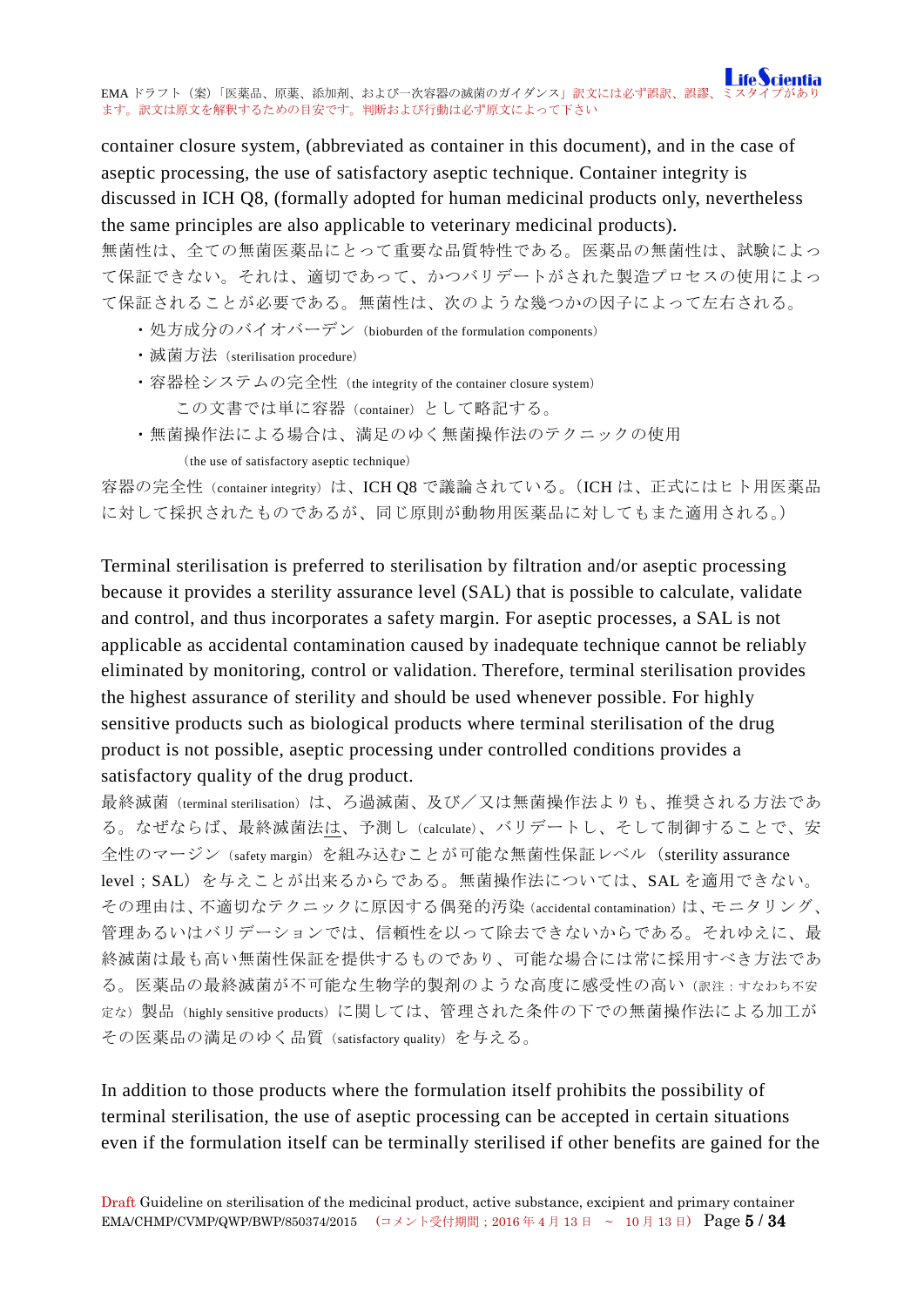### patients or users of the product. These situations are specified below in section 4.3.

処方成分それ自体が最終滅菌の可能性を禁止されるそれらの(訳注:生物学的製剤などの)製品に加 えて、例え、処方成分それ自体が最終滅菌を行えるとしても、他の便益(benefits)が患者で、 あるいは製品のユーザーが得られるのであれば、一定の状況(certain situations)下において、無菌 操作法による加工の使用を許容することが出来る。それらの状況は、下記の section 4.3.に規定 されている。

### <span id="page-5-0"></span>2. Scope (適用範囲)

The guideline applies to chemical and biological medicinal products for human and veterinary use, but is not applicable for immunological veterinary medicinal products. このガイドラインはヒト及び動物用の化学的および生物学的医薬品に対して適用されるもので あり、免疫学的な動物用医薬品に対しては、適用されない。

Guidance is provided on the choice of the method of sterilisation, the development and manufacturing data required to support the manufacture of the finished product. The same principles, (choice of method of sterilisation, development data and manufacturing), apply to sterile active substances, excipients and primary containers. Only the information expected in a quality dossier, including information on the need for Good Manufacturing Practice (GMP) certificates, is described. General GMP requirements are not included. この文書は、滅菌方法の選択、開発、および最終製品の製造を支援するために必要な製造デー タに関してのガイダンスを提供する。同じ原則(滅菌方法の選択、開発データ、および製造) を、無菌の原薬(active substances)、添加剤(excipients)および一次容器(primary containers)に対して適 用する。Good Manufacturing Practice (GMP)認証に必要な情報を含め、品質添付文書において期 待されている情報のみが、このガイドラインに述べられている。一般的な GMP 要求は、この ガイドラインに述べられていない。

Terminal sterilisation by heat and ionising irradiation, using the reference conditions of Ph. Eur. 5.1.1 "Methods of preparation of sterile products" or other conditions to achieve a SAL of  $\leq$ 10<sup>-6,</sup> sterilisation by filtration and aseptic processing are considered. Terminal sterilisation by gas and its limitations is also addressed.

Ph. Eur. の 5.1.1 "Methods of preparation of sterile products" の基準条件 (reference conditions)、又は SAL が 10<sup>-6</sup>以下を達成できる他の条件(ろ過滅菌および無菌操作法)を併用しての加熱(heat) およびイオン化照射による最終滅菌も、このガイドラインで考慮している。ガスによる最終滅 菌、およびその限界についても、また言及した。

The concepts in this guideline refer only to absence or removal of bacteria and fungi. The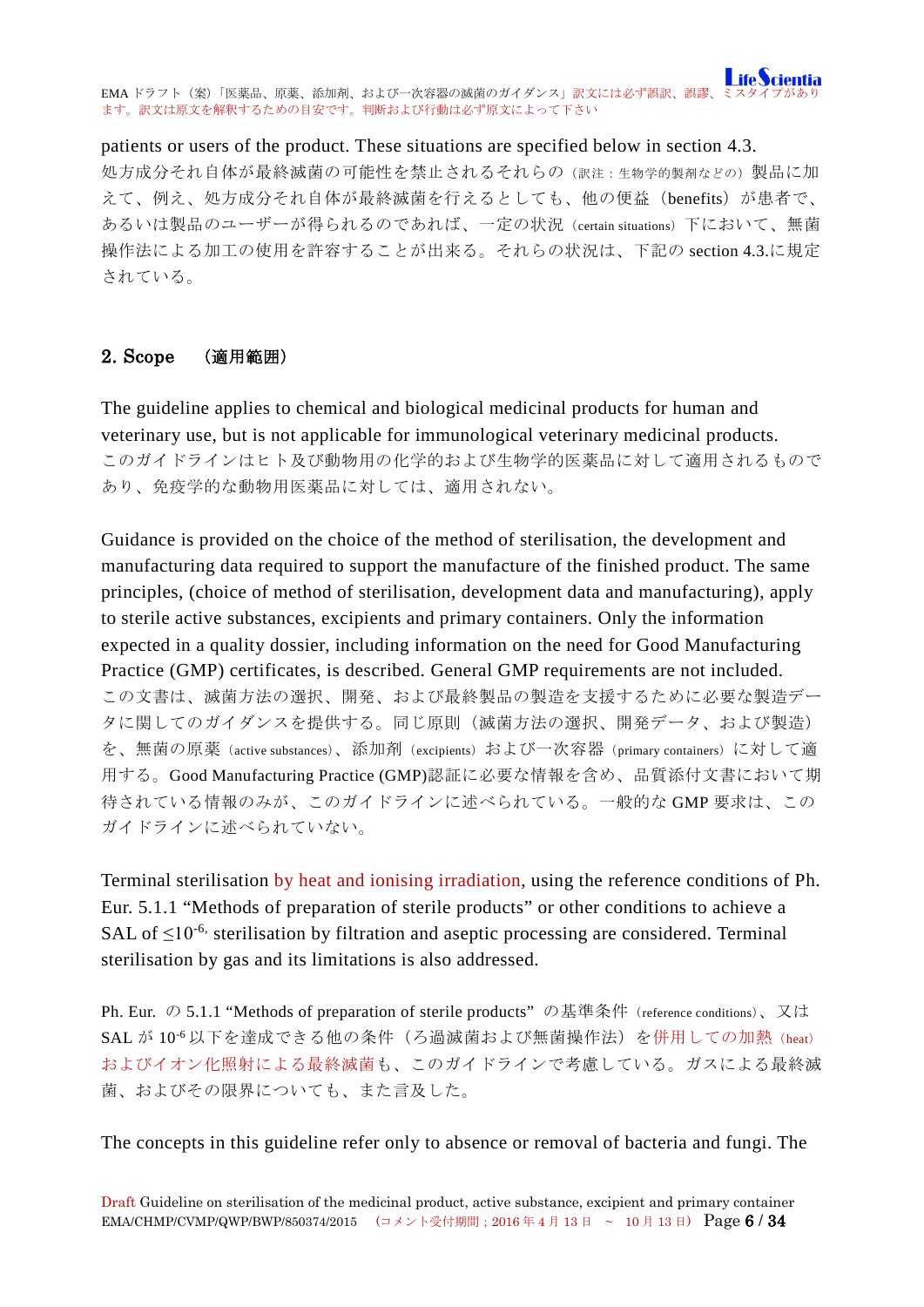absence, removal or inactivation of viruses, mycoplasma and other adventitious agents, which could contaminate a product, are not considered.

このガイダンスのコンセプトは、細菌および真菌の非存在(absence)あるいは除去(removal)のみ に言及している。製品を汚染するかも知れないウイルス(viruses)、マイコプラズマ(mycoplasma) およびその他の外来汚染物 (adventitious agents) は、考慮していない。

# <span id="page-6-0"></span>3. Legal basis (法的根拠)

This guideline should be read in conjunction with Directive 2001/83/EC on the community code relating to medicinal products for human use, Directive 2001/82/EC on medicinal products for veterinary use as amended and also the current Ph. Eur.

このガイドラインは、次のものと併せて読むこと。

- ・Directive 2001/83 (ヒト用医薬品に係る community code)
- ・Directive 2001/82/EC (動物用医薬品;修正を付加したもの)
- ・現行の欧州薬局方

In addition, this guideline should be read in conjunction with all other relevant directives and regulations, and all relevant Commission, (V)ICH and CXMP guidelines, Q&A documents and other documents as linked to or published on the EMA website

(www.ema.europa.eu).

更に、このガイドラインは、他の関係する指令(directives)と規則、および全ての関連するコミ ッション、(V)ICH (訳注1) および CXMP guidelines (訳注2)、O&A 文書、および EMA website [\(www.ema.europa.eu\)](http://www.ema.europa.eu/)で公表されているか、あるいはリンクが貼られているその他の文書と関連 付けて読むこと。

訳注1:動物用医薬品の承認審査資料の調和に関する国際協力会議 <http://labfarmanimalwelfare.seesaa.net/article/331646408.html> 訳注2: "CXMP guidelines"とは、EMA の下記の2つの委員会が出すガイドラインである。 Committee for Medicinal Products for Human Use (CHMP) Committee for Medicinal Products for Veterinary Use (CVMP)

# <span id="page-6-1"></span>4. General requirements (一般的要求)

The guideline concerns only specific requirements relating to sterility and sterile products. For other considerations on the manufacturing of the medicinal product, reference is made to other guidance documents such as Guidelines on Manufacture of the Finished Dosage Form.

このガイドラインは、無菌性および無菌医薬品に関係する特定の要求のみに関与している。医 薬品の製造についての他の考慮事項は、"Guidelines on Manufacture of the Finished Dosage Form" (訳注)のような他のガイダンス文書への参照を行っている。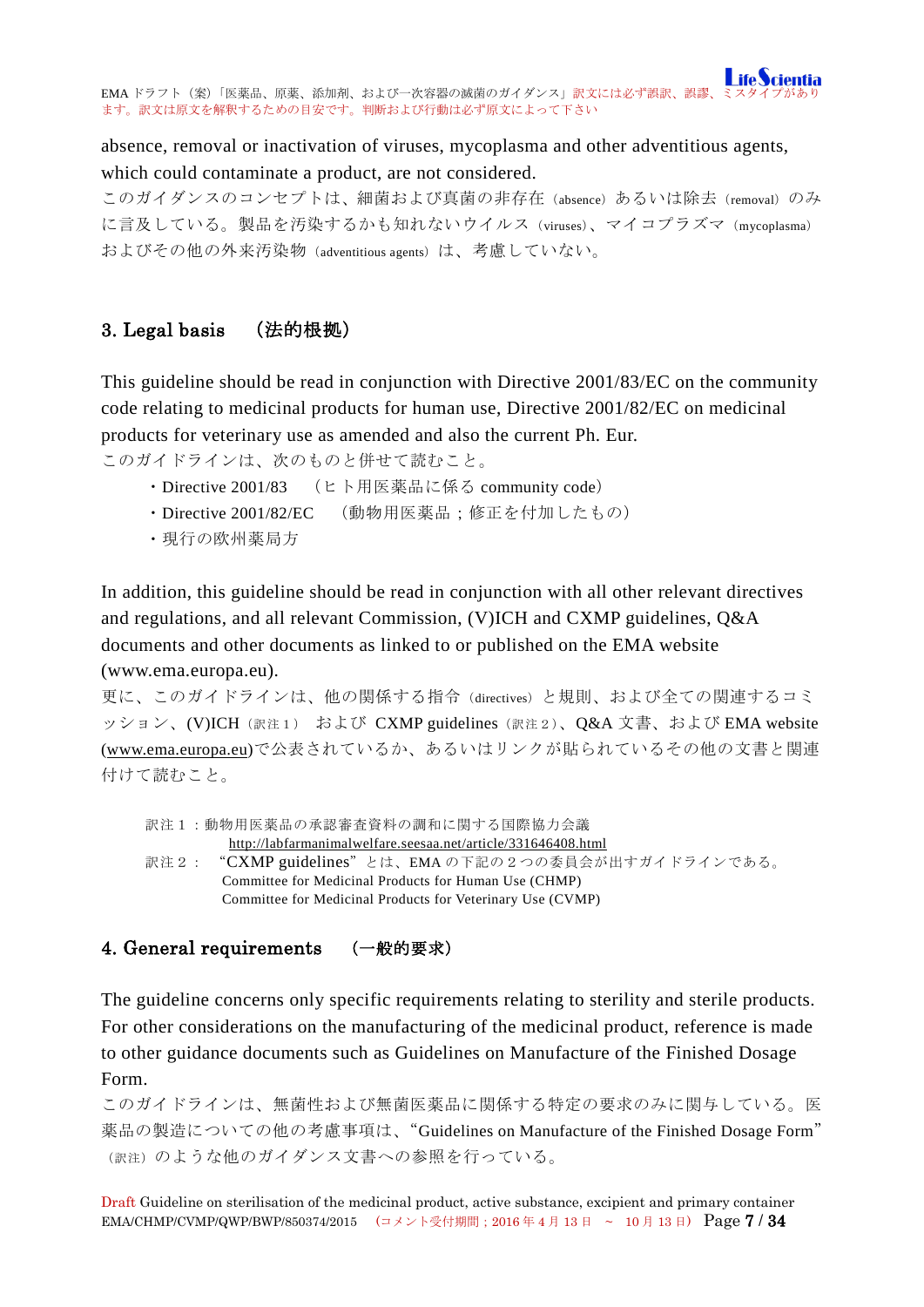(訳注)"EMA/CHMP/QWP/245074/2015"として、3 February 2015 年 02 月 03 日付で Committee for Human Medicinal Products (CHMP)が発行した Draft 文書"Guideline on manufacture of the finished dosage form"があるので、これを指してい るのであろう。 <http://www.fdanews.com/ext/resources/files/07-15/07-10-15-EMADraft.pdf?1436459022>

### <span id="page-7-0"></span>**4.1. Manufacturing of sterile medicinal products** (無菌医薬品の製造)

Documentation regarding sterilisation and aseptic processing to be included in the quality dossier, Module 3, sections 3.2.P.2 Pharmaceutical development and 3.2.P.3 Manufacture for human products or Part 2 A.4 Development pharmaceutics and Part 2 B Description of the manufacturing method for veterinary products is presented below. The documentation should be provided for all sites performing sterilisation or aseptic processing related to the medicinal product, regardless of whether the processes are performed in-house or outsourced.

品質添付文書に含めるべき滅菌および無菌操作法による加工に係る文書を以下に示す。品質添 付文書には、次のものが含まれる。:

- ・Module 3, sections 3.2.P.2 Pharmaceutical development and 3.2.P.3 Manufacture for human products
- ・Part 2 A.4 Development pharmaceutics and Part 2 B Description of the manufacturing method for veterinary products

そのプロセスが自家(in-house)か、あるいは外部委託(outsourced)で行うか否かに関わらず、医薬 品に関しての滅菌および無菌操作法による加工を行う全ての製造所 (sites) にその文書を提供す ること。

The choice of method of sterilisation or aseptic processing should be justified, see section 4.3 Selection of sterilisation method.

滅菌方法あるいは無菌操作法による加工の選択は、滅菌方法に係る section "4.3 Selection of sterilisation method"に見られるように、その正当化付けを行う(justified)を行うこと。

# All sterilisation processes should be carried out according to the instructions of the Ph. Eur. unless justified.

全ての滅菌プロセスは、その正当性を述べない限り (unless justified)、Ph. Eur. (欧州薬局方) の指示 に従って行うべきである。

All sterilisation procedures for the active substance, the excipient(s) or the primary containers should be described and the name and address of the site responsible should be stated. Validation data should be provided as described below for each sterilisation process. The required validation data for terminal microbial reduction processes is the same as for the sterilisation processes, except for the demonstration of a SAL of 10<sup>-6</sup> or better.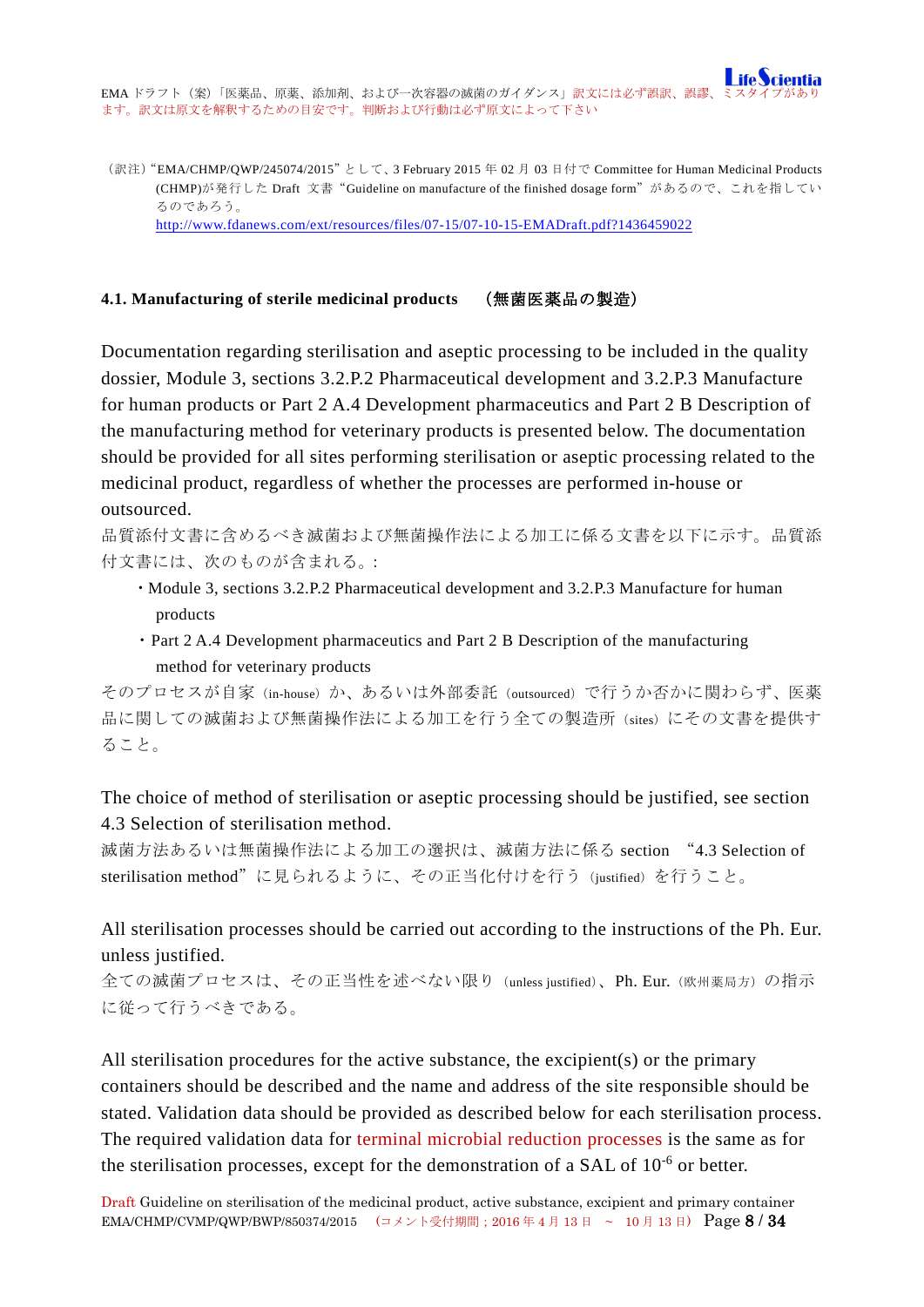原薬(active substance)、添加剤(excipient(s))あるいは一次包装容器(primary containers)の全ての滅菌方 法を述べること。及び、その製造所の責任者(site responsible)の氏名と住所を、各滅菌プロセスに ついて記載すること。バリデーション・データは、各滅菌プロセスについて、以下に述べるよ うにして提供すること。最終的微生物低減プロセス(terminal microbial reduction processes)に対する必 要なバリデーション·データは、SAL が 10<sup>-6</sup>それ以上の証明を除いて、滅菌工程と同様である。

When parametric release of sterility is proposed, the Guideline on real time release testing (formerly Guideline on parametric release), EMA/CHMP/QWP/811210/2009-Rev1 (human products only), the Guideline on Parametric release, EMEA/CVMP/QWP/339588/2005 (veterinary products only) and the text of Ph. Eur. Chapter 5.1.1 should be taken into account.

無菌性のパラメトリック・リリースを提案する場合、次の文書の記載を考慮にいれるべきであ る。

- ・Guideline on real time release testing (以前の名称 Guideline on parametric release) EMA/CHMP/QWP/811210/2009-Rev1 (human products only)
- ・Guideline on Parametric release, EMEA/CVMP/QWP/339588/2005 (veterinary products only) ・Ph. Eur.(欧州薬局方) Chapter 5.1.1 のテキスト(訳注:薬局方の本文)

The levels of bioburden and bacterial endotoxins in the components (active substance, excipients and primary package), as well as those introduced during manufacture and sterilisation can have an impact on the level of bacterial endotoxins in the finished drug product. To ensure an acceptable level of bacterial endotoxins in the finished drug product, the microbiological contamination of the components should be minimal. Specification limits for endotoxins and bioburden in components and bulk solution should be provided where relevant.

処方成分(原薬、添加剤、および一次包装容器)中のバイオバーデンおよびバクテリアル・エ ンドトキシンのレベルは、製造および滅菌中に入ってくるそれらと共に、最終医薬品のバクテ リアル・エンドトキシンのレベルにインパクトを与える可能性がある。最終医薬品中のバクテ リアル・エンドトキシンが許容されるレベルとなることを保証するために、処方成分の微生物 汚染を最小化すべきである。必要な場合は、処方成分およびバルク溶液中のエンドトキシンお よびバイオバーデンの規格限度値を設定すべきである。

Validation data should be provided for all the filters used in the manufacturing process of the finished dosage form. All non-sterilising filters should be validated with regards to solution compatibility and leachable filter materials, the solution to be filtered should be used in the validation unless justified. Additional validation requirements for sterilising filters are described below.

最終投与剤型(finished dosage form)の製造工程で使用されるフィルターの全てに対して、バリデー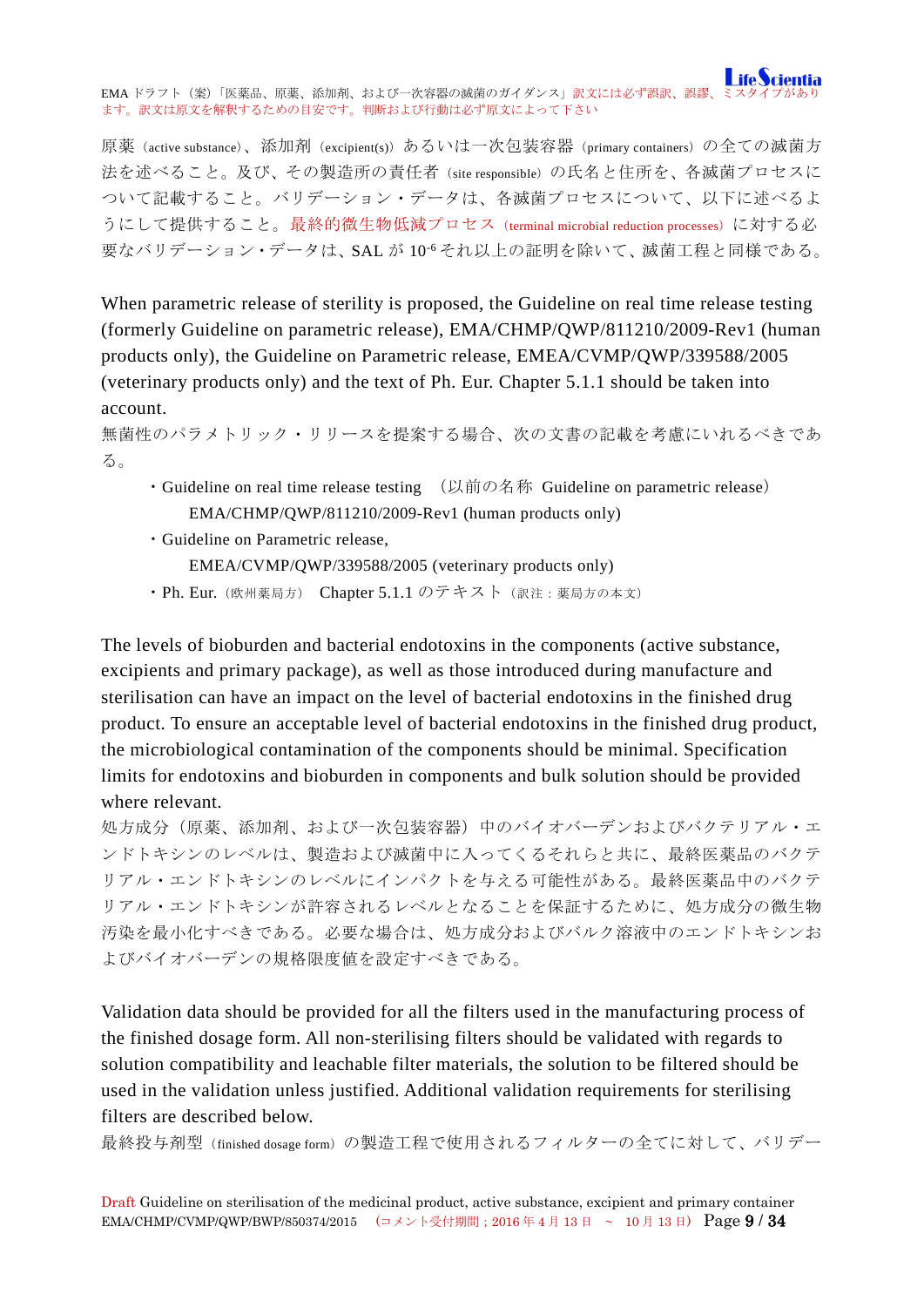ション・データを与えるべきである。非滅菌用フィルターの全ては、(訳注:ろ過を行う)溶液との 適合性(solution compatibility)、および溶出して来るろ材成分(leachable filter materials)に関してバリデー トをすべきであり、バリデーションでは、正当化付けがされない限り(unless justified)、ろ過すべ き溶液(訳注:すなわち"薬液")を使用とすること。滅菌用フィルターに関しての、追加すべきバ リデーション用の要求を、以下に述べる。

High bioburden limits should not be justified by the capacity of the sterilisation process or any bioburden reducing step before sterilisation.

滅菌プロセスの能力が高い、あるいは何らかのバイオバーデンの低減ステップを滅菌前に行う という理由で、バイオバーデンの限度値を高い(訳注:緩く)設定すべきではない。

If a secondary container, (e.g. secondary pouch for infusion bags or blisters intended to keep the outside of the primary package sterile), is used to provide a specific protection to the medicinal product, the packaging process should be described. Information should be provided on when the packaging is performed (before or after sterilisation), if the primary package is dry at the time of packaging and any aseptic techniques employed. The proposed routines should be justified from a microbiological perspective. If the use of secondary packaging means additional sterilisation of the drug product is performed, this should be justified with regard to sterility assurance and any potential impact on drug product quality. もし二次容器(secondary container)(例えば、一次包装容器の外側を無菌に保つことを目的として、 輸液バック(infusion bags)やブリスター(blisters)の二次的なパウチ)を、医薬品に対して特定の 保護を与えるために使用するのであれば、その包装プロセスを述べること。もし一次包装が包 装(packaging)を行う時点で乾燥しており、何らかの無菌操作法のテクニックを使用するのであ れば、(滅菌前あるいは滅菌後に)包装を行った時点での情報を提供すること。提案される日常 作業(proposed routines)は、微生物学的な視点からの正当化付け(be justified)を行うこと。もし二次 包装容器の使用が、医薬品の追加の滅菌を行うこと意味するものであるならば、これは、無菌 性保証(sterility assurance)及び医薬品品質への如何なる可能性のあるインパクトに関しても、その 正当化付けを行うこと。

### <span id="page-9-0"></span>**Steam sterilization** (蒸気滅菌)

 $F_0 \geq 8$  minutes is required for all steam sterilisation processes. Method (e.g. saturated steam cycle, air/steam-overpressure cycle, vacuum phase), pressure, time and temperature of the sterilisation cycle and a bioburden limit should always be stated.

全ての蒸気滅菌プロセスは、Fo が8以上であることが要求される。滅菌サイクルの方法(例え ば、飽和蒸気滅菌サイクル、空気/蒸気-過圧サイクル、減圧フェイズ(訳注:空気除去フェイズ))、 圧力、時間及びバイオバーデンの限度値は、常に提示すること。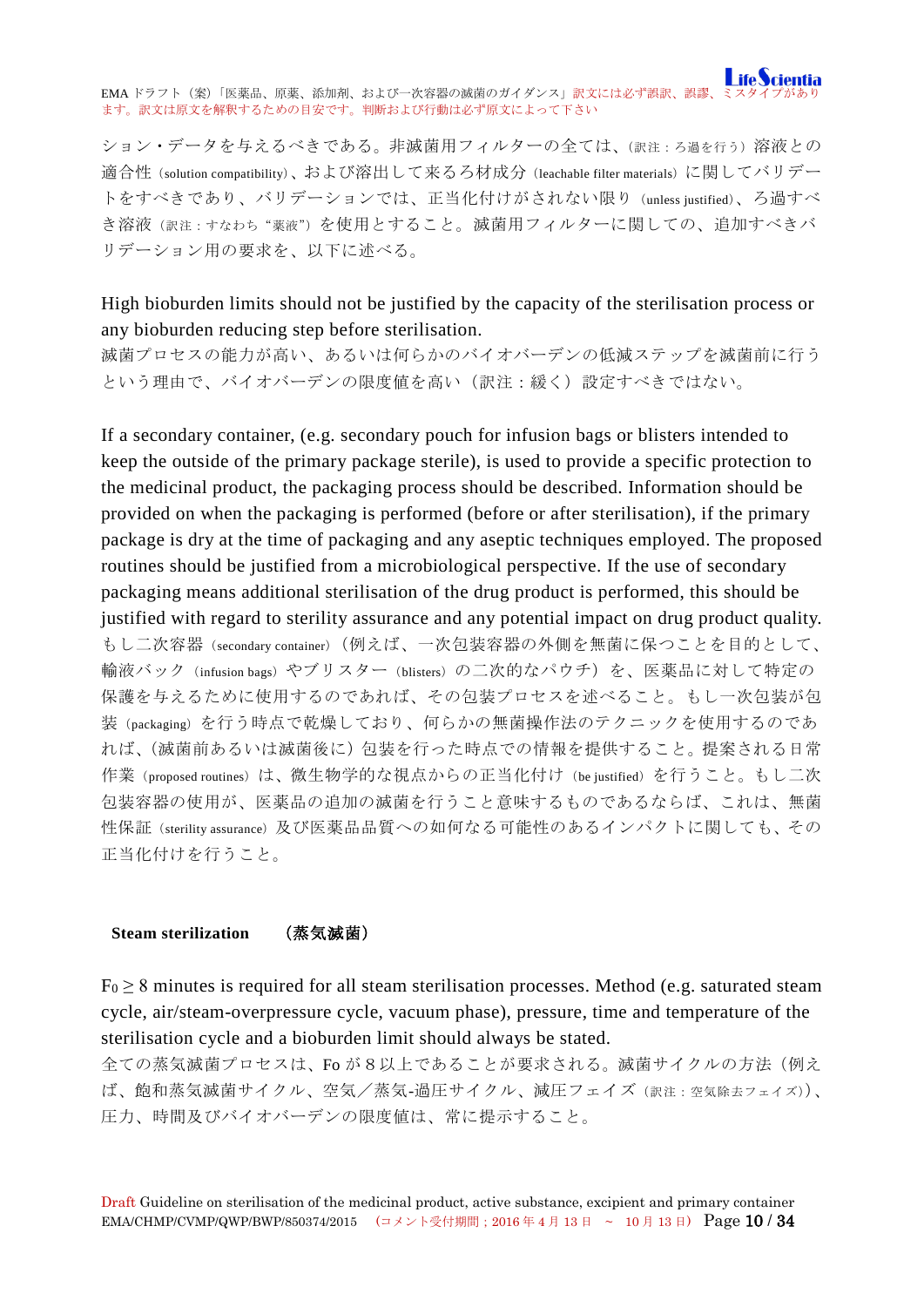# The cycle lethality, in terms of  $F_0$ , should be stated, if used as an additional control measure. The lowest temperature used to determine F<sub>0</sub> should be stated.

もし、付加的な管理方法 (additional control measure) として工程の致死能力 (cycle lethality) を使用する のであれば、その工程の致死能力(cycle lethality)を、Fo の観点から述べること。Foの測定に使用 した最も低い温度(訳注:Foの計算を開始する最初の温度)を述べること。

Further information regarding the  $F_0$  concept and microbial reduction is provided in Ph. Eur. 5.1.5. Application of the  $F_0$  concept to steam sterilisation of aqueous preparations. F<sub>0</sub>概念と微生物の低減に係る更なる情報は、Ph. Eur.(欧州薬局方)5.1.5. "Application of the F<sub>0</sub> concept to steam sterilisation of aqueous preparations"に述べられてる。

For terminal sterilisation using a reference condition of the Ph. Eur. 5.1.1, ( $>121$  °C,  $>15$ ) min in all units), validation data for the sterilisation cycle is not required. In all other cases physical and biological validation of the sterilisation cycle should be provided, to demonstrate a SAL of 10<sup>-6</sup> or better, as described in Ph. Eur. 5.1.1. The SAL of such a sterilisation process should be calculated from the maximum bioburden per container. Ph. Eur. (欧州薬局方)の基準条件 (reference condition) (全ての単位容器で 121℃以上、15 分間以上) を使用する最終滅菌に対しては、滅菌サイクルのバリデーション・データは、要求されない。 その他の全ての場合において、Ph. Eur. 5.1.1. に述べられているようにして、SAL の 10-6 以上を 証明するために、滅菌サイクルの物理的および生物学的バリデーションを規定すること。その ような滅菌プロセスの SAL は、1容器当たりの最大バイオバーデン(maximum bioburden per container) から算出すべきである。

If, in exceptional cases, steam sterilisation is performed with drug product temperature below 115 °C during the holding phase, this should be scientifically justified and supported by extended data, for instance, by evaluation of heat resistance for the bioburden per batch, as cycle lethality decreases significantly with decreasing temperature. Heat treatment at a temperature below 110 °C is not acceptable for sterilisation purposes.

もし、例外的な事例において、蒸気滅菌を滅菌温度保持段階(holding phase)中に医薬品の温度を 115℃以下で行うのであれば、これを科学的な妥当性を示し、例えば、温度を低くすることで、 サイクルの致死力が大きく減少するが、各バッチについてのバイオバーデンの熱抵抗性を評価 することにより、拡張されたデータ(extended data)で裏付けをすべきである。110 °C 以下の温度 での加熱処理は、滅菌を目的としたものとしては、受け入れることが出来ない。

Where required, sufficient validation data should be submitted to demonstrate that a SAL of not less than 10-6 is obtained for all containers. The data should include at least, but is not limited to:

必要な場合は、全ての容器で、10-6 未満とならない SAL が得られていることを証明するための、 十分なバリデーション・データを提出すべきである。それらのデータは、少なくても、以下の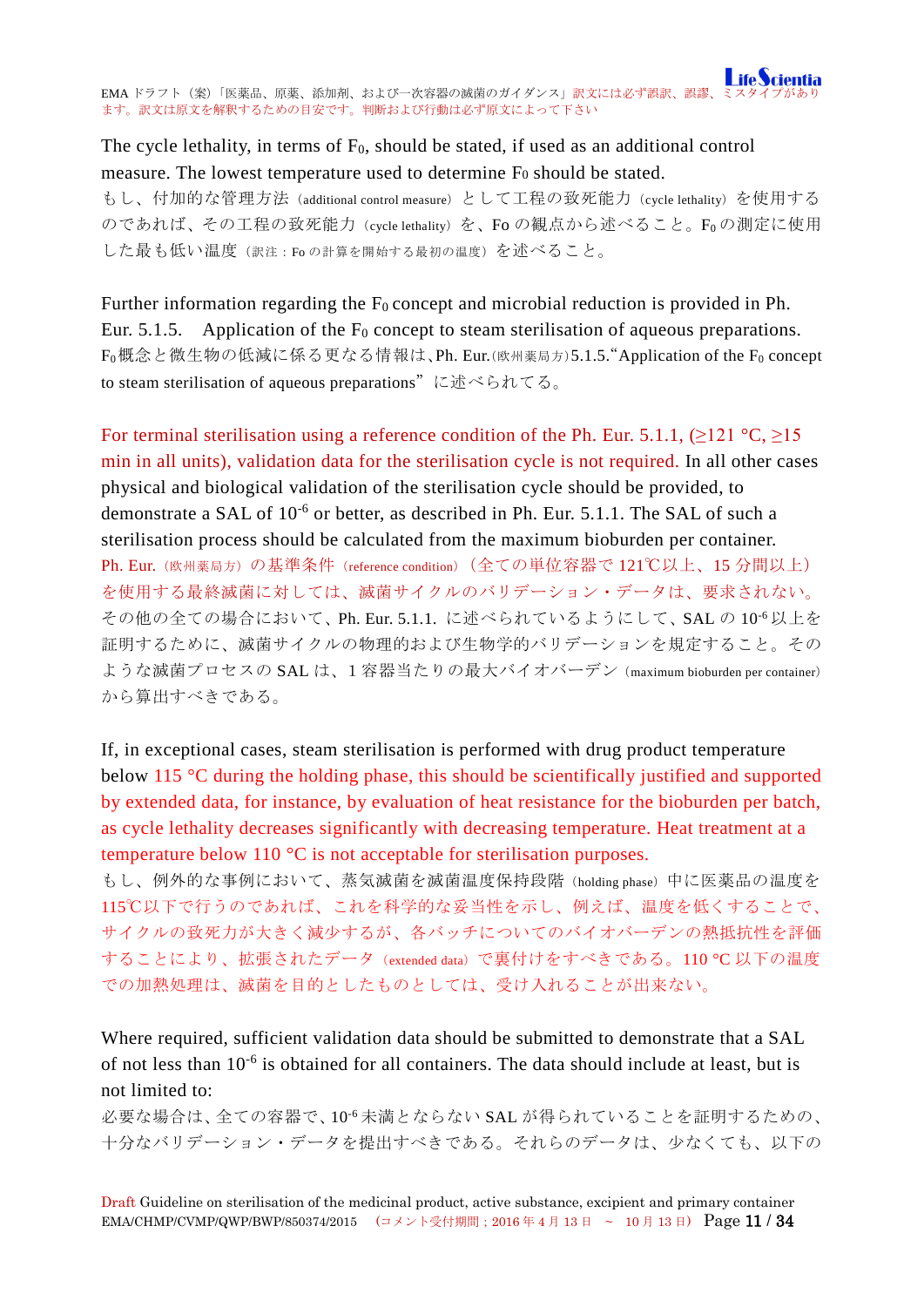ものを含むべきであるが、これに限定されるものではない。

- Load mapping distribution (cold spots) summary or confirmation of performance; ロード(載荷物)の温度マッピングデータ(コールド・スポット)-実施の要約または確認;
- Physical and biological cycle effect confirmation summary of at least three autoclave runs ensuring:

(訳注:次の事項について) 少なくても3回のオートクレーブ運転の物理的および生物学的サイ クルの影響の要約を確認する:

− Sufficient time at or above nominal temperature in the whole autoclave; オートクレーブ全体が、公称温度(nominal temperature)で、またはそれ以上の温度で、十分な時 間を保たれること

− Acceptable temperature differences between thermocouples in the load; ロード(積荷物)中の熱電対の間の温度差が許容範囲にあること

− Acceptable F0 variability within the load; ロード (積荷物)内の Foの変動が許容範囲にあること;

− Relationship between physical and biological validation. 物理的および生物学的バリデーション間の関連性

- For processes carried out at  $\leq$ 115 °C the following additional data should be provided: 115 °C 以下で行うプロセスでは、以下の追加データを提供すること:
	- − A justification for the start point of the sterilisation phase; 滅菌フェイズ (訳注: 滅菌ターマーが ON となる)のスタート時点の正当性の証明
	- − Several relevant biological indicators could be included in the validation to demonstrate sensitivity to the process.

バリデーションには、そのプロセスの感度を証明するために、幾つかの関連するバイオ ロジカル・インジケーターを含めるべきである。

For the biological validation, a biological indicator as described in Ph. Eur. chapter 5.1.2 *Biological indicators of sterilisation* should be used.

生物学的なバリデーションに関しては、Ph. Eur. chapter 5.1.2 "*Biological indicators of sterilisation*" に述べられているようなバイオロジカル・インジケータを使用すべきである。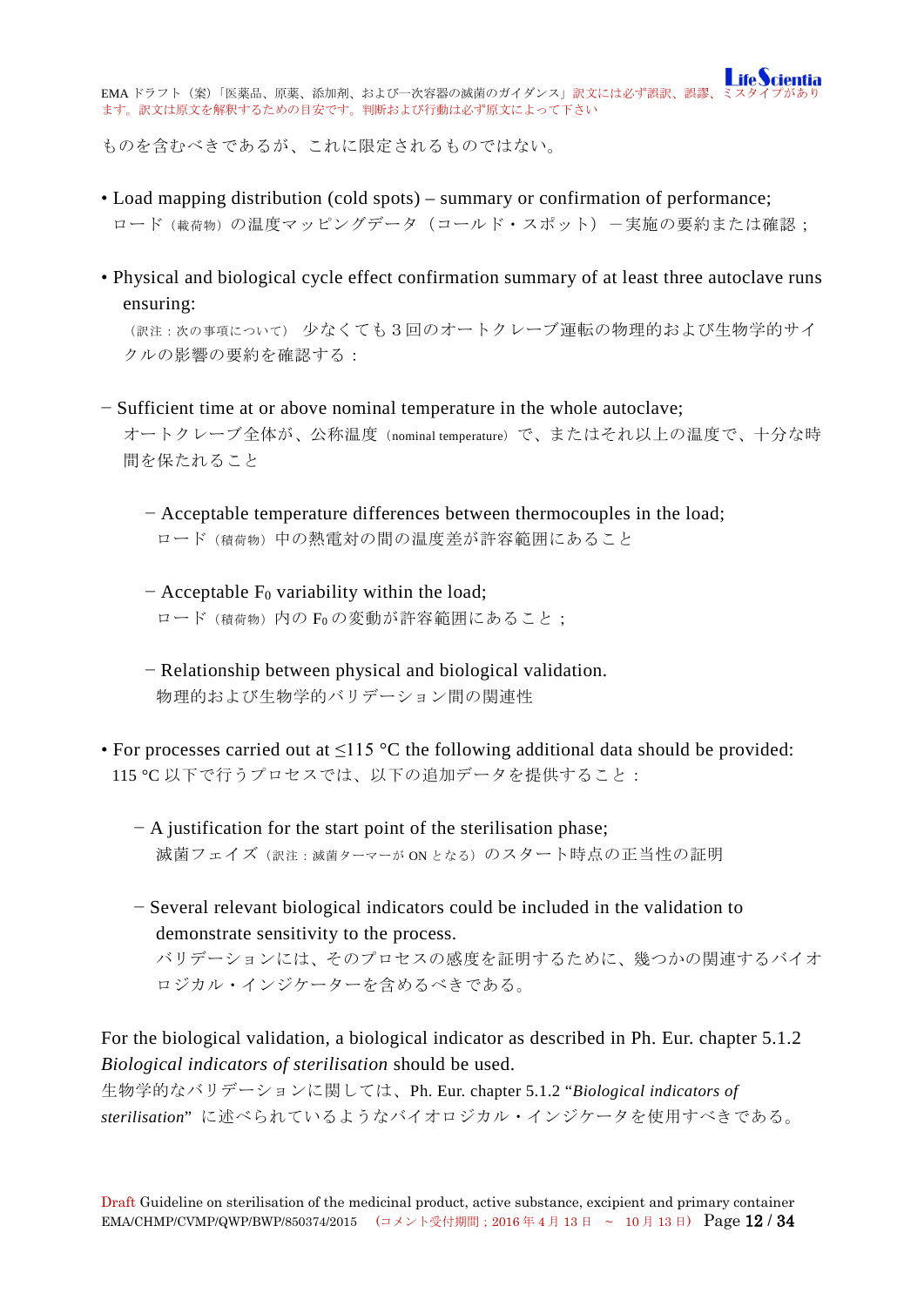A limit for bioburden should be established. For aqueous solutions, a maximum bioburden limit of 100 CFU/100 ml (TAMC) is acceptable for active substances, excipients and drug product formulations without further justification. Other testing regimes to control bioburden at the defined level could be accepted.

バイオバーデンの限度値を確立すべきである。水溶液に関しては、100 CFU/100 mL (TAMC)の 最大バイオバーデン限度値が、原薬、添加剤、および医薬品処方に適切なものであり、この場 合には更なる妥当性の理由付けは不要(without further justification)である。規定されたレベルにバイ オバーデンを制御するための、他の試験形態(testing regimes)も許容されるであろう。

### <span id="page-12-0"></span>**Dry heat sterilization (**乾熱滅菌**)**

Time and temperature of the sterilisation cycle and a bioburden limit should always be stated.

滅菌サイクルの時間と温度、及びバイオバーデンの限度値は、常に、記載すること。

In the case of terminal sterilisation using a reference condition of the Ph. Eur. 5.1.1, no validation data of the sterilisation cycle is requested.

Ph. Eur. 5.1.1 に記載されている基準条件(reference condition)を使用しての最終滅菌の場合は、滅菌 サイクルのバリデーションは、要求されない。

For terminal sterilisation cycles with time and/or temperature lower than the reference conditions of the Ph. Eur., physical and biological validation of the sterilisation cycle should be provided, to demonstrate a SAL of  $10^{-6}$  or better, as described in Ph. Eur. 5.1.1. The SAL of such a sterilisation process should be calculated from the maximum bioburden per container.

Ph. Eur.の基準条件よりも低い温度と時間での最終滅菌サイクルについては、SAL が 10-6 以上 であることを証明するために、Ph. Eur. 5.1.1 に述べられているような、その滅菌サイクルの物 理的および生物学的バリデーションを提供すべきである。そのような滅菌プロセスの SAL は、 容器当たりの最大バイオバーデンから算出すべきである。

Where required, sufficient validation data should be submitted to demonstrate that a SAL of not less than 10-6 is obtained for all containers. The data submitted should include at least, but is not limited to

要求されている場合には、10-6 以上の SAL が全ての容器で得られていることを証明するために、 十分なバリデーション・データを提出すべきである。提出されたデータは、少なくても以下の 事項を含むべきである。ただし、これに限定されるものではない。

• Load mapping distribution (cold spots) – summary or confirmation of performance;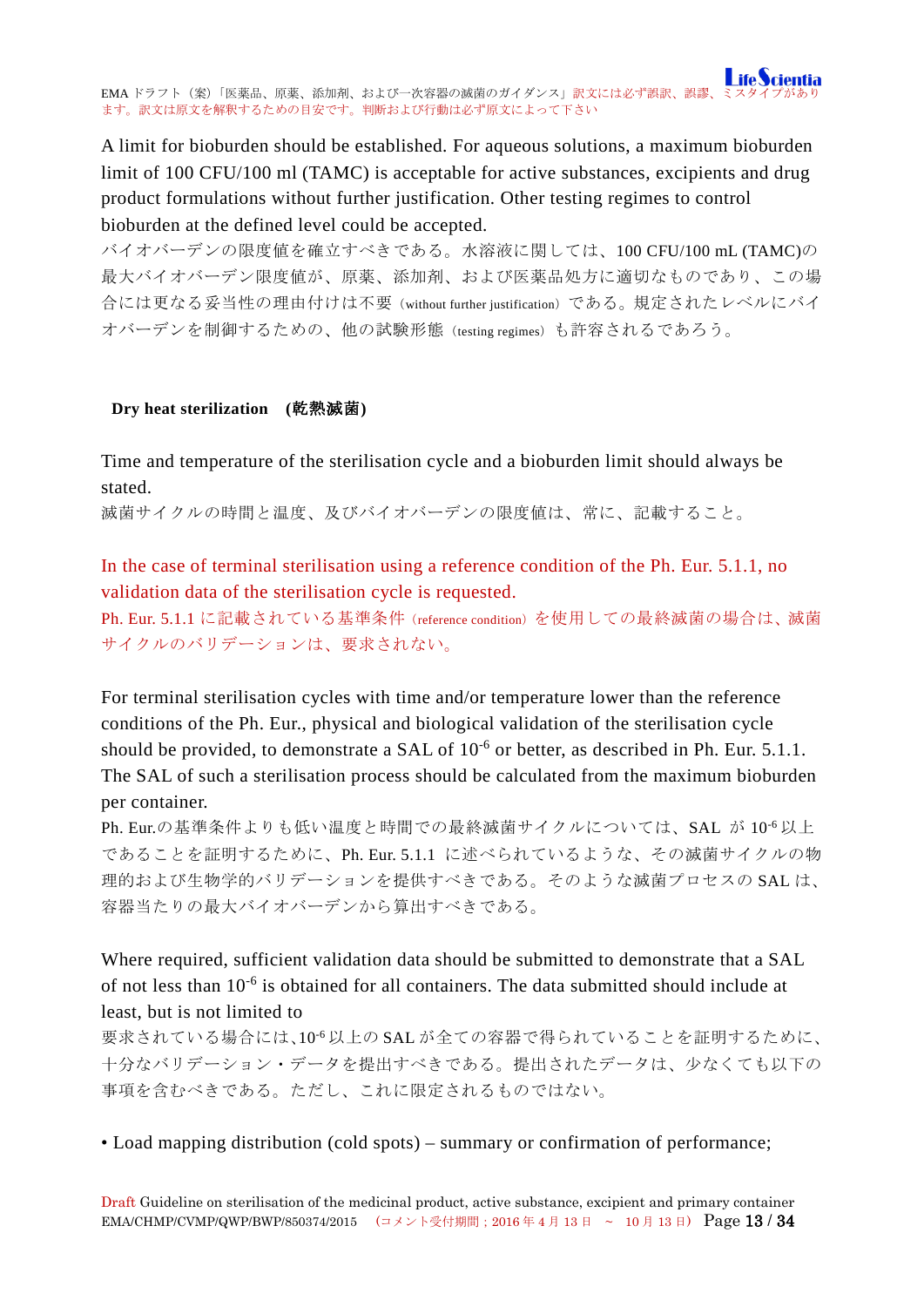

載荷物の温度マッピング分布(コールド・スポット)– 性能の要約、または確認;

• Physical and biological cycle effect confirmation summary of at least three sterilisation runs ensuring:

(訳注:次の事項について) 少なくても3回のオートクレーブの試行で確認した所の、 物理的および生物学的サイクルの影響の要約:

− Sufficient time at or above nominal temperature in the whole dry heat sterilisation cabinet; 乾熱滅菌キャビネット全体において、公称温度 (nominal temperature)あるいは

それ以上の温度で、十分な時間があること。

- − Acceptable temperature differences between thermos-couples in the load; ロード(積荷物)中の熱電対の間の温度差が許容範囲にあること
- − Acceptable lethality variability within the load; ロード (積荷物)内の Foの変動が許容範囲にあること;
- − Relationship between physical and biological validation. 物理的および生物学的バリデーション間の関連性

For the biological validation, a biological indicator as described in Ph. Eur. chapter *Biological indicators of sterilisation* should be used.

生物学的なバリデーションに関しては、Ph. Eur. chapter *Biological indicators of sterilisation* に述 べられているバイオロジカル・インジケータを使用すべきである。

A limit for bioburden should be established. A maximum bioburden limit of 100 CFU/100 g or ml (TAMC) is acceptable for active substances, excipients and drug product formulations without further justification. Other testing regimes to control bioburden at the defined level could be accepted.

バイオバーデンの限度値を確立すべきである。原薬、添加剤、および医薬品処方に対して、 100 CFU/100 g or ml (TAMC)の最大バイオバーデン限度値は、許容されるものであり、この場合 には更なる正当性の理由付けは不要(without further justification)である。規定されたレベルでのバイ オバーデンの制御に対する他の試験上の形態も許容される。

Dry heat at temperatures of greater than 220 °C for a validated time is frequently used for both sterilisation and depyrogenation of glassware. In this case, demonstration of a 3 log reduction in heat-resistant endotoxins can be used as validation criteria. ガラス器具の滅菌と脱パイロの両方に対しては、バリデートされた時間で 220℃以上での温度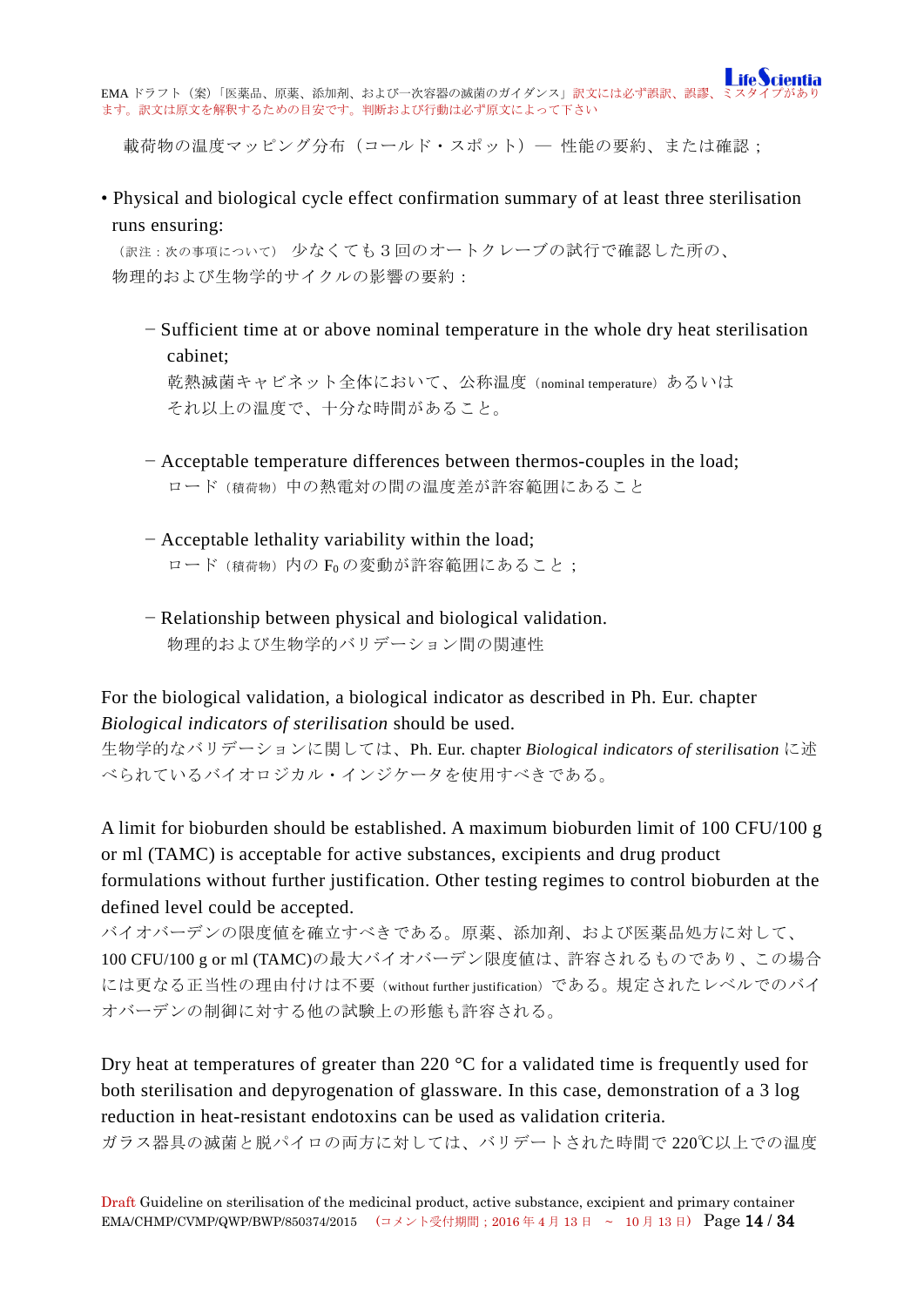の乾熱が、頻繁に使用される。この場合は、耐熱性エンドトキシンの 3 log 以上の減少の証明 を、バリデーションの判断基準として使用することが出来る。

### <span id="page-14-0"></span>**Ionization radiation sterilisation** (イオン化照射滅菌)

Data as requested in Note for Guidance "The use of Ionization Radiation in the Manufacture for Medicinal Products" should be provided, supplemented as necessary by data requirements given in ISO 11137 and Ph. Eur. chapter 5.1.1. Where any requirements in ISO 11137 are in contradiction to requirements stated in any Note for Guidance issued by the EMA, the requirements of the Note for guidance apply.

Note for Guidance "The use of Ionization Radiation in the Manufacture for Medicinal Products"におい て求められているようなデータは、必要に応じて、ISO 11137 および Ph. Eur. chapter 5.1.1.に述 べられているようなデータを補強して、提出すべきである。ISO 11137 の要求事項が、EMA に より発行された何れかの Note for Guidance に述べられている要求と矛盾をする場合は、Note for guidance の要求を適用する。

#### <span id="page-14-1"></span>**Gas sterilisation** (ガス滅菌)

This method provides sterilisation of the surface of the goods only. It is mainly employed for sterilising packaging materials and equipment, and has therefore not been included in the decision tree. To ensure adequate sterility, sufficient penetration by gas and moisture is essential. This should be followed by a purging process to ensure that any residues of gas or related transformation by-products are below concentrations that could give rise to toxic effects during use of the product. The effectiveness of the purging process should be demonstrated.

この方法は、物品の表面のみ滅菌を与える。主として、包装資材と機器を滅菌するために使用 され、それゆえ、デシジョン・ツリーには含まれていない。適切な無菌性を保証するために、 ガスおよび湿度の十分な浸透が必須の事項である。(訳注:滅菌用の)ガス、あるいは関連する変質 した副産物(related transformation by-products)の残留は、その製品の使用中の毒性効果を生じないよう にするために、(訳注:滅菌工程後に)曝気プロセス (purging process)を(訳注:滅菌行程の)後に続けるべ きである。曝気プロセスの有効性は、証明をすべきである。

Gas sterilisation of dry powders is not acceptable unless other methods of sterilisation are not feasible and its use is scientifically justified. The substance should be sterile filtered and crystallised under aseptic conditions in order to minimise bioburden and entrapment of microorganisms within the crystals. Convincing evidence should be provided demonstrating that the product is not susceptible to compression preventing gas and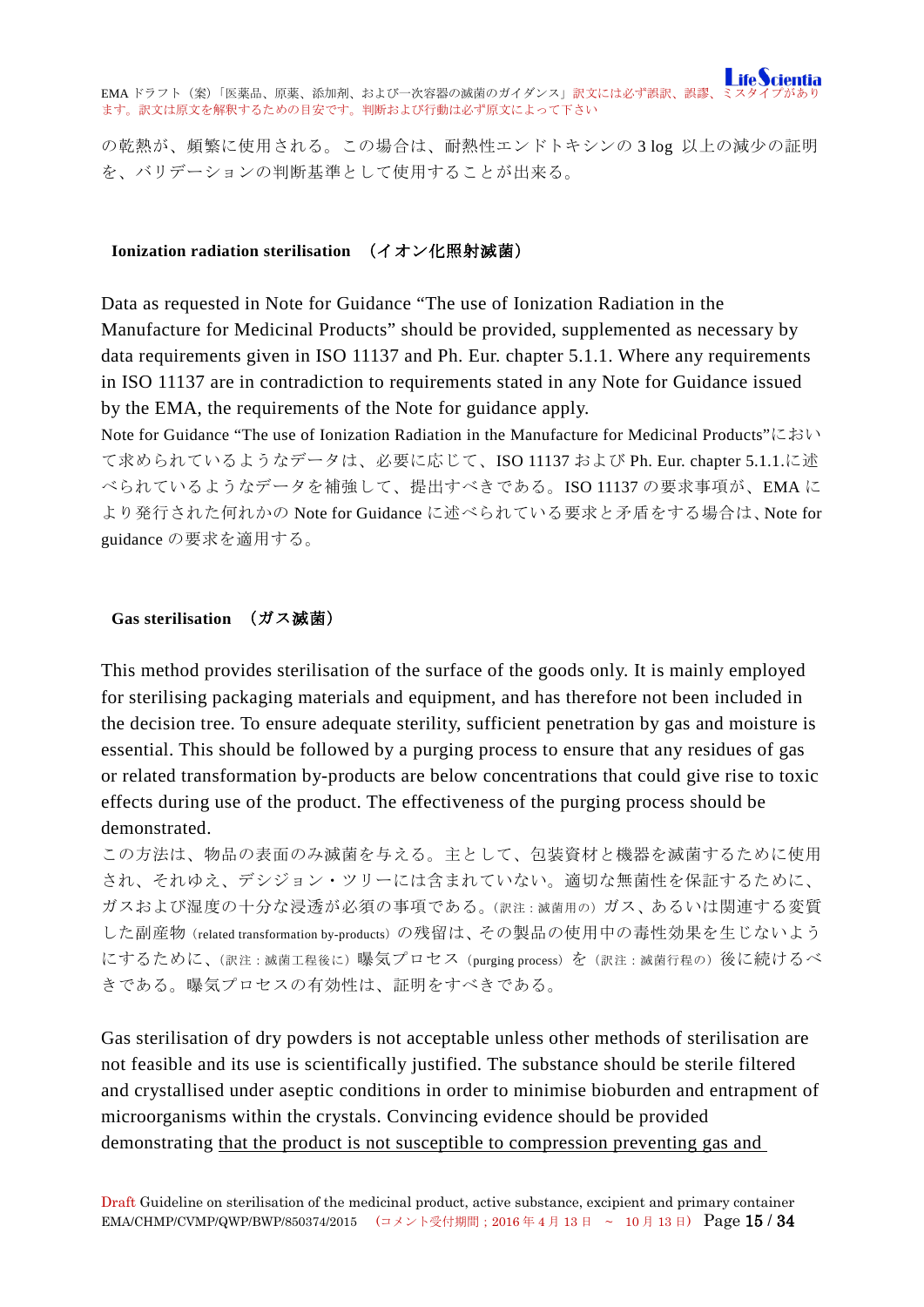### moisture penetration during sterilisation.

乾燥粉体のガス滅菌は、他の滅菌方法が使用できず、かつその使用が科学的に妥当性を述べら れることが出来ない限り、許容されない。それらの物質は、(訳注:いったん溶解して)無菌ろ過し、 バイオバーデンと結晶内への微生物の取込みを最小限とするような無菌操作法の条件の下で、 再結晶化する。製品は、滅菌中にガスおよび水分の浸透を防ぐための打錠(compression)に感受性 を持たないことの、説得力のある証拠(convincing evidence)を提出すべきある。

(訳者注:下線部は、意味不詳である。訳文の検討が必要である。打錠が可能な粉体では、そのように打錠されることで、 滅菌ガスの揮散が阻まれることを心配しているのか?)

A description of the apparatus, quantitative data on the mixture of gases to be used, the bioburden prior to sterilisation, the time of exposure to the gas, the temperature and humidity prior to and during each step of the sterilisation cycle, and, if applicable, the conditions for the removal of any toxic gas residues should be provided. These conditions should be monitored by appropriate in-process controls with justified acceptance limits. 以下のことについての記載を提出すべきである。

- ・装置
- ・使用するガスの混合物についての定量的なデータ
- ・滅菌前のバイオバーデン
- ・ガスの暴露時間
- ・滅菌サイクルの前および各ステップ中の温度と相対湿度
- ・(該当する場合は)毒性を持つガス残存物の除去の条件

これらの条件は、正当性を持って設定した許容限度値(justified acceptance limits)での、適切 な工程内管理によってモニターすべきである。

Results of the process validation should demonstrate a SAL of 10<sup>-6</sup> or better and removal of any toxicgas residues to an acceptable level in line with current guidelines.

そのプロセスバリデーションの結果は、SAL が 10-6 以上で、如何なる毒性の存存物も、現行の ガイドラインと一致した許容レベルまで除去されたことを証明すべきである。

The effectiveness of the process should be routinely checked for every product batch using a suitable biological indicator and by product sterility testing.

プロセスの有効性は、適切なバイロジカル・インジケータの使用と、製品の無菌性試験によっ て、日常的にチェックすべきである。

Ethylene oxide (ETO) is a gas which is highly toxic. ETO sterilisation is only acceptable if no other method of sterilisation is possible. The process should be developed and validated according to ISO 11135. Residual genotoxic impurities (for instance ETO and halogenated ethylenehydrines) should be evaluated in accordance with the requirements of ICH M7, unless the product is outside the scope of that guideline. For products outside the scope of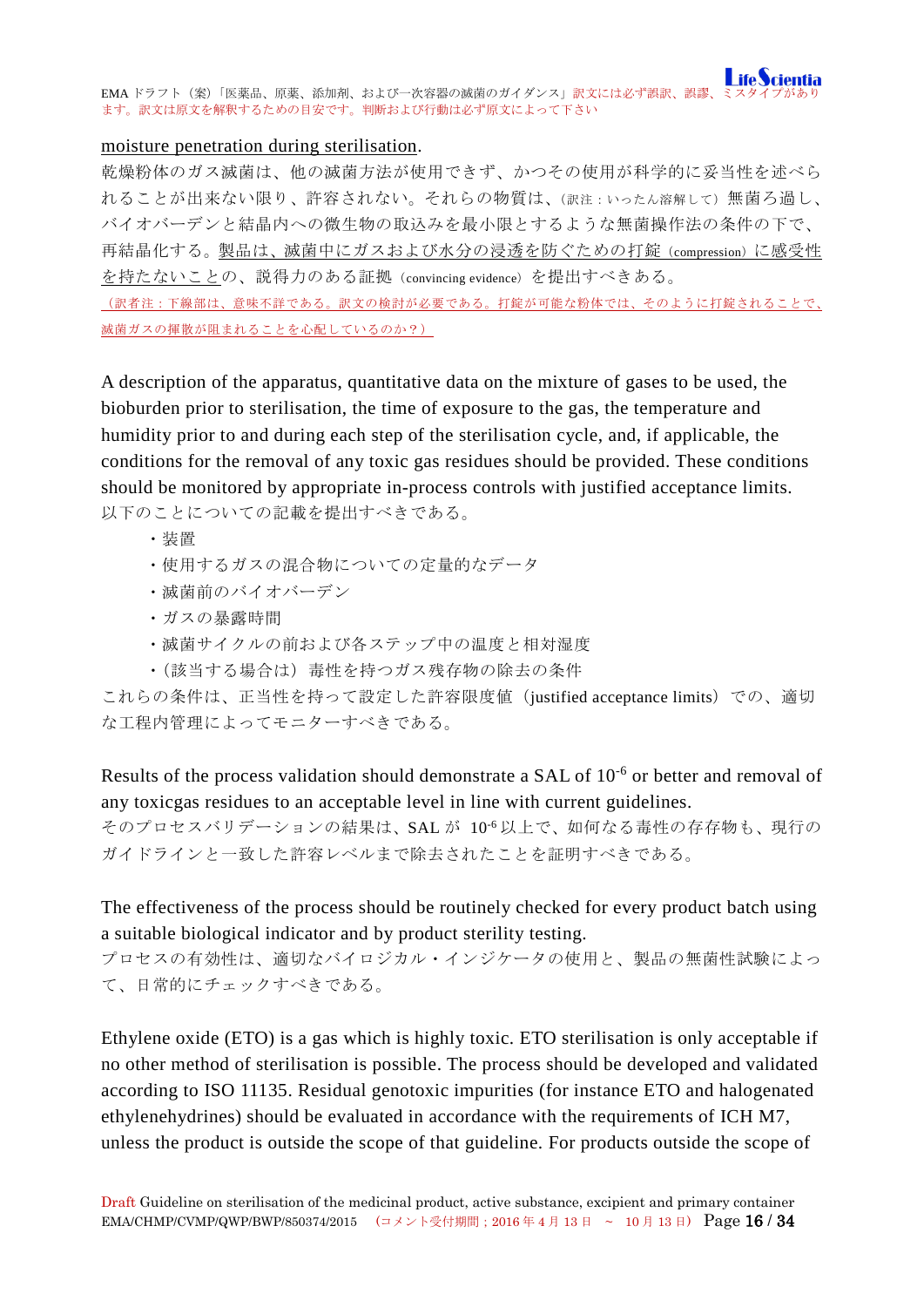

### ICH M7 the limits below apply.

酸化エチレン (Ethylene oxide; ETO)は、高度な毒性を有するガスである。ETO 滅菌は、他の 滅菌方法が適用できない場合のみ許容されるものである。そのプロセスは、ISO 11135 に従っ て開発し、バリデートをすべきである。残存する遺伝毒性不純物(genotoxic impurities)(例えば、 ETO、およびハロゲン化した ethylenehydrines)は、ICH M7 の要求に従って評価すべきである。 ただし、その製品がそのガイドラインの適用範囲外にある場合は除く。例えば、ICH M7 の範 囲外にある製品に対しては、以下の限度値が適用される。

| Material                    | Ethylene oxide | Ethylene chlorhydrin (or any other |  |
|-----------------------------|----------------|------------------------------------|--|
|                             |                | halogenated ethylenehydrine)       |  |
| Raw materials               | $1 \mu g/g$    | $50 \mu g/g$                       |  |
| Finished product (when used |                | $50 \mu g/g$                       |  |
| on the finished product)    | $\mu$ g/g      |                                    |  |
| Container                   |                |                                    |  |
| (based on simulated use)    | $1 \mu g/ml$   | $50 \mu g/ml$                      |  |

For empty containers intended to be filled with aqueous products, (e.g. prefilled syringes), the need to justify the use of ETO in the sterilisation of the container prior to filling can be waived, provided the container itself fulfils the requirements of ICH M7, as the degradation kinetics of ETO in an aqueous medium have been sufficiently demonstrated.

もし、水溶性の媒体(aqueous medium)中の ETO の分解機構が十分に証明されているために、その 容器自体が ICH M7 の要求を満たすのであれば、水溶液の充填を目的とする空容器(例えば、 プレフィルド・シリンジ)に対しては、充填に先立っての当該容器の滅菌における ETO の使用 を正当化する必要性を、撤回させることが出来る。

### <span id="page-16-0"></span>**Sterile filtration (**無菌ろ過**)**

The type and number of sterilising filters, filter area, material and nominal pore size should be described together with a description of the filter integrity testing (principle of the test and details when the tests are performed including limits before and after filtration). The integrity of the sterilised filter should be verified before use but after its sterilisation unless specifically justified and validated, and should be confirmed immediately after use. Nominal pore sizes of 0.22 μm or less are acceptable without further justification, in accordance with Ph. Eur.

滅菌用フィルターのタイプと数、フィルターの(有効ろ過)面積、フィルターの材質、および公 称孔径を、フィルターの完全性試験(試験の原理と、その試験をろ過前後の限度値を含む、試 験の実施の詳細)の記述とともに記載する。滅菌済みフィルターの完全性は、特別に正当性を 述べかつバリデートを行わない限り、その滅菌後ではなく、使用前に確認すべきである。そし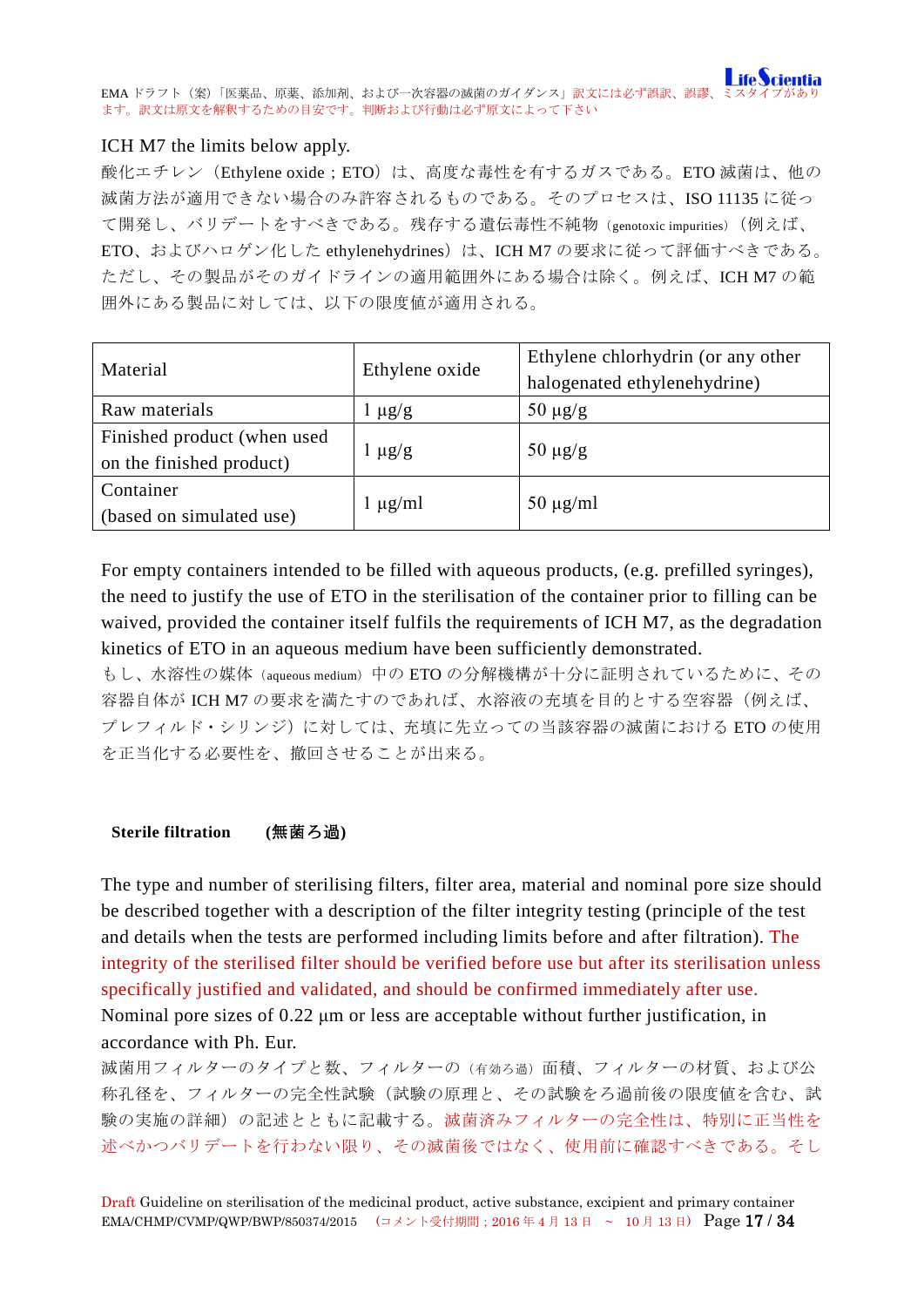て、使用後直ちに、(訳注:完全性を)確かめるべきである。Ph. Eur. (欧州薬局方)に従って、0.22 μm 以下の公称孔径が、許容されるものであり、この場合は、更なる正当性を示す必要がない。

For routine commercial manufacturing, bioburden testing should be performed on the bulk solution immediately before sterile filtration. If a pre-sterilising filter is additionally installed, the filter closest to the filling point in the final container is generally characterised as the sterilising filter. The sampling for bioburden testing may be performed prior to the pre-filtration, provided that no holding time is scheduled for the solution between the two filtration steps.

日常的な商業生産では、無菌ろ過を行う直前のバルク溶液で、バイオバーデン試験を行うべき である。もし滅菌用のプレフィルター(pre-sterilising filter)を、付加的に設置しているのであ れば、一般的には、最終容器でのろ過ポイントに最も接近しているフィルターを、滅菌フィル ターをとして特徴づけがなされる。バイオバーデン試験のサンプリングは、保持時間(holding time) がその2つのろ過ステップの間に設定していない限り、前ろ過 (pre-filtration) より、手 前(訳注:上流側)で行うことになるであろう。(訳注:2つのろ過の間で、微生物が増殖するような保持時間が あれば、サンプリング箇所が異なってくる・・・との意味)。

In most situations, a limit of NMT 10 CFU/100 ml (TAMC) would be acceptable for bioburden testing. If a pre-filter is added as a precaution only and not because the unfiltered bulk solution has a higher bioburden, this limit is applicable also before the prefilter and is strongly recommended from a GMP point of view. A bioburden limit of higher than 10 CFU/100 ml before pre-filtration may be acceptable if this is due to starting material known to have high microbial contamination. In such cases, it should be demonstrated that the first filter is capable of achieving a bioburden of NMT 10 CFU/100 ml prior to the last filtration. Bioburden should be tested in a product sample of 100 ml in order to ensure the sensitivity of the method. Other testing regimes to control bioburden at the defined level could be accepted if adequately justified.

殆どの状況においては、「NMT 10 CFU/100 ml (TAMC)」(総好気性菌数が <sup>10</sup> CFU/100 ml 以下)が、バ イオバーデン試験として許容されるものである。もし、プレフィルターが予防措置(precaution) としてのみ付け加えられていて、ろ過前のバルク溶液がより高い菌数をもつことは無いといっ ても、その限度値はプレフィルターの前に対しても適用されるものであり、これは GMP の視 点から強く推奨されるものである。前ろ過(pre-filtration)のバイオバーデン限度値が 10 CFU/100 ml より高いことは、それが非常に高い微生物汚染を持つことが知られている出発物質(starting material)に由来するものであるならば、許容されるであろう。そのような場合、一段目のフィル ター(first filter)は、2段目のろ過(last filtration)の前で、10 CFU/100 ml 以下のバイオバーデンを 達成できることが推奨される。バイオバーデンは、その試験方法の感度を保証するために、製 品の 100mL のサンプルで試験をすべきである。その規定されたレベル (defined level)にバイオバ ーデンを管理する他の試験の形態は、もしそれが適切に正当性を示されれば、許容されるであ ろう。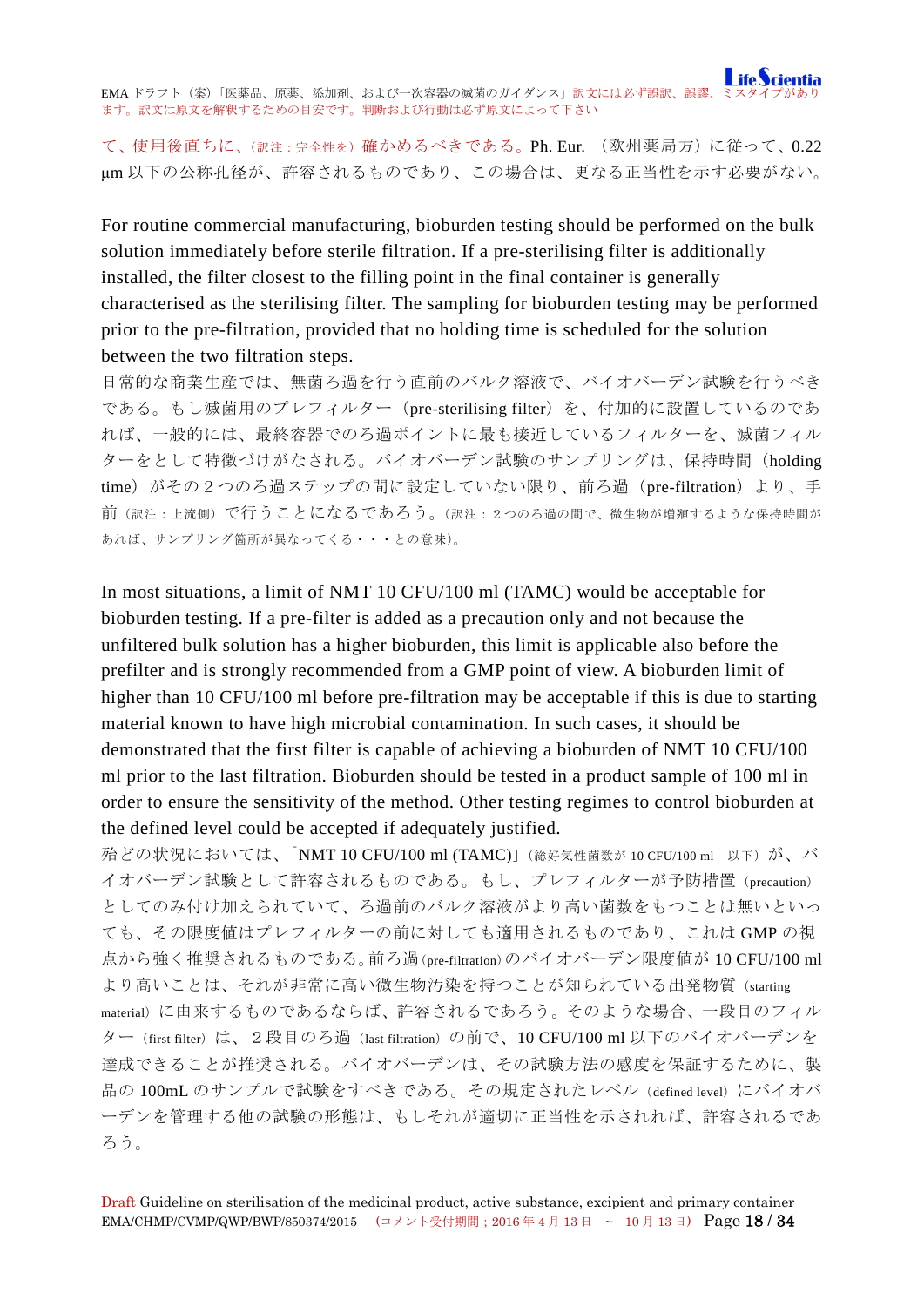Filter validation data should be included. The filter should be validated with regards to bacterial retention capacity, solution compatibility and leachable filter materials. The solution to be filtered should be used in the validation unless justified, (for instance when the pre-filtration integrity test is performed using water for injections during routine production).

フィルターのバリデーション・データを、含めるべきである。フィルターは、細菌捕集性能 (bacterial retention capacity)、溶液適合性(solution compatibility) およびフィルター溶出物(leachable filter materials)に関して、バリデートをすべきである。バリデーションで使用する溶液は、その正当 性(例えば、ろ過前の完全性試験は、日常生産中は注射用水を使用して行う場合など)が立証 できない限りにおいては、ろ過すべき溶液(訳注:いわゆる"薬液")を使用すべきである。

If a sterilising filter is used for more than one working day or is re-used for additional batches, the total filtration time and the number of batches the filter is used for should be stated and justified. If re-used, the filter should be dedicated to a single product and sterilised before re-use. Its integrity should be tested before and after each use. Suitable evidence of the bacterial-retention capability after challenging the filter system to simulate exposure during a campaign should be provided. This simulation should include any physical handling of the filter during its use, such as maximum combined sterilisation time and temperature, integrity testing, mechanical handling and maximum filtration volume at maximum pressure.

もし滅菌用フィルターを一作業日以上(more than one working day)で使用するか、追加的なバッチ (additional batches)に再使用するのであれば、そのフィルターで使用するろ過の時間と回数を記載 し、正当性の理由付けをすべきである。もし再使用するのであれば、そのフィルターを単一製 品専用として、使用前に滅菌すべきである。その完全性は、使用前および各使用後に試験をす べきである。キャンペーン生産中の暴露をシミュレートするために、そのフィルターシステム をチャレンジした後(訳注:再使用した後?)の細菌捕集能力の適切な証拠を提出すべである。この シミュレーションには、その使用中のフィルターのあらゆる物理的な取扱いを含めるべきであ る。その「あらゆる物理的な取扱い」とは、例えば、滅菌時間と温度の組み合わせの最も過酷 な条件(maximum combined sterilisation time and temperature)、完全性試験(integrity testing)、機械的な取扱い (mechanical handling)、および最大圧力での最大ろ過液量(maximum filtration volume at maximum pressure)で ある。

# The maximum holding time between bulk solution preparation and sterile filtration should be stated, minimised and appropriately supported by data.

バルク溶液調製と無菌ろ過の間の最大保持時間(maximum holding time)を記載し、最小となるよう に設定し、かつ、データにより適切に裏付けをすべきである。

If a sterile bulk solution is not filled immediately into the final product containers, the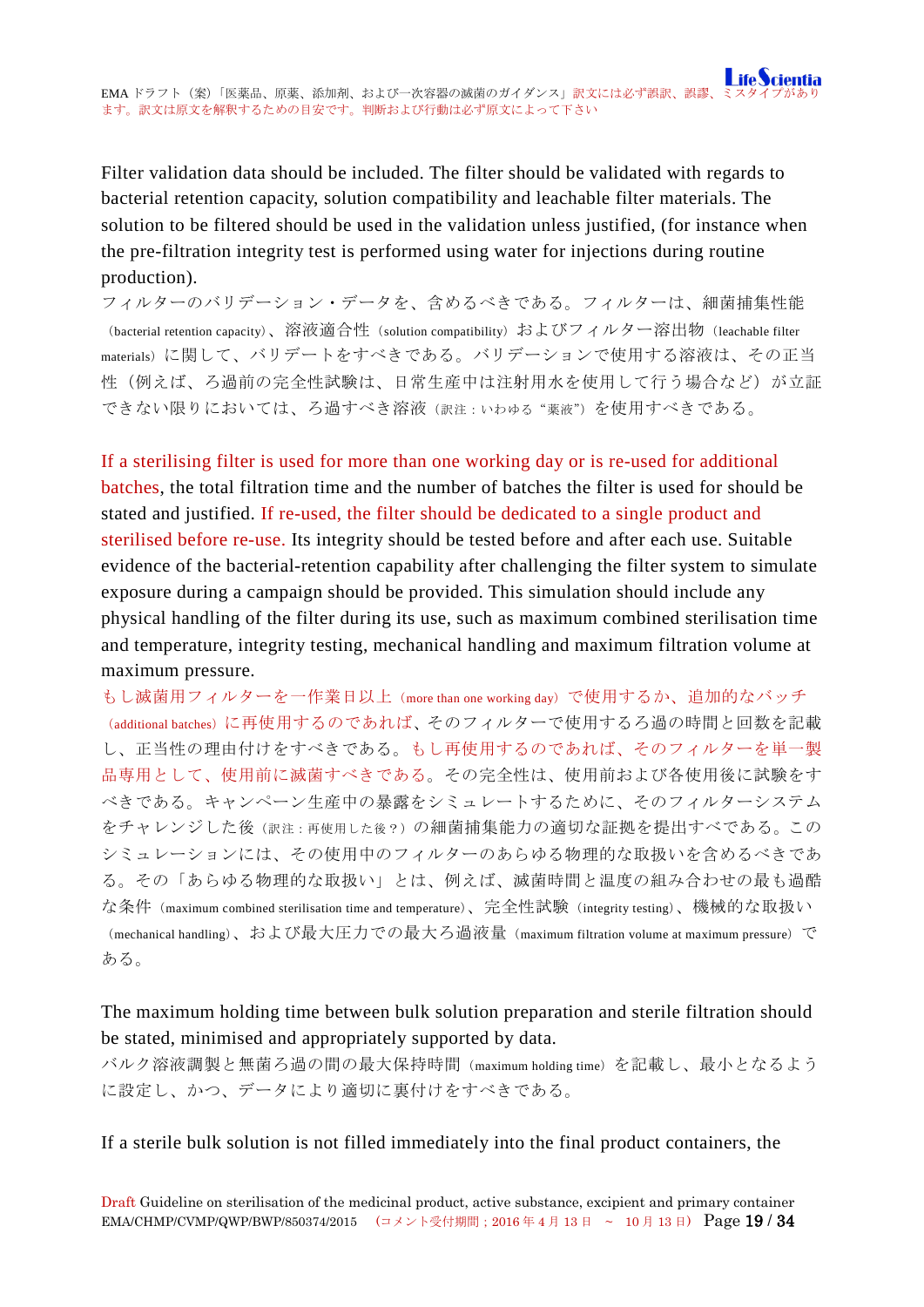# sterile filtration should, unless justified, be repeated immediately before filling in containers.

もし無菌のバルク溶液を、最終容器中に直ちに充填しないのであれば、(妥当性を立証されてい ない限りにおいては)、容器中に充填する直前に、無菌のろ過を繰り返すべきである。 (訳注:無菌ろ過後の溶液の保持時間を最小とするような処置をとるとの意図であろう)

### <span id="page-19-0"></span>**Aseptic processing** (無菌操作法)

Aseptic processing is not considered to be a sterilisation process as it does not reduce any microbiological contamination but only concerns techniques to process sterile components without adding any microbiological contamination.

無菌操作法 (aseptic processing)は滅菌プロセスとは考えるべきではない。というのは、微生物汚染 が減少しなばかりか、何らかの微生物汚染を加えることなしに、無菌の処方成分を加工するこ とについて、技術上の懸念がある、という理由による。

For aseptic processes, information on the bulk holding time before filling and on the filling time should be stated and appropriately supported by data. The times should be minimised. The grounds for holding times longer than 24 hours should be justified and evidence should be provided demonstrating that microbial contamination is not possible during processing, (e.g. tightness of tanks, plumbing, any transportation of storage tank and storage conditions).

無菌操作法プロセスに関しては、充填前のバルクの保持時間および充填時間についての情報を 記載し、適切なデータにより裏付けるべきである。その時間は、最小のものとすべきである。 保持時間が 24 時間以上となる根拠 (grounds) は、妥当性を立証すべきであり、そのプロセス (例 えば、タンクの気密性、ポンピング、保管タンクの移送、および保管条件)中に、微生物汚染 の可能性が無いとの証拠を提出すべきである。

It should be confirmed that the results of the media fills support the proposed holding and filling times. The actual results of media filling fall within the field of GMP and need not be presented routinely, but may be requested by the competent authorities in certain circumstances since such data are important to justify proposed holding and filling times. 培地充填の結果が、提案されている保持時間および充填時間を裏付けるということの確認をす るべきである。培地充填の実際の結果が、GMP の管理範囲(field)に入ること、および、それを 日常的に示す必要はないが(訳注:培地充填はしてもその詳細を必ずしも申請書を提出する当局に示す必要はな い・・・との意味か?)、ある状況下では、関係当局により(訳注:培地充填試験の実施の製造部門側に係る記 録を)求められることがあるかも知れない。というのは、そのようなデータが提案される保持時 間および充填時間を正当化するために重要だからである。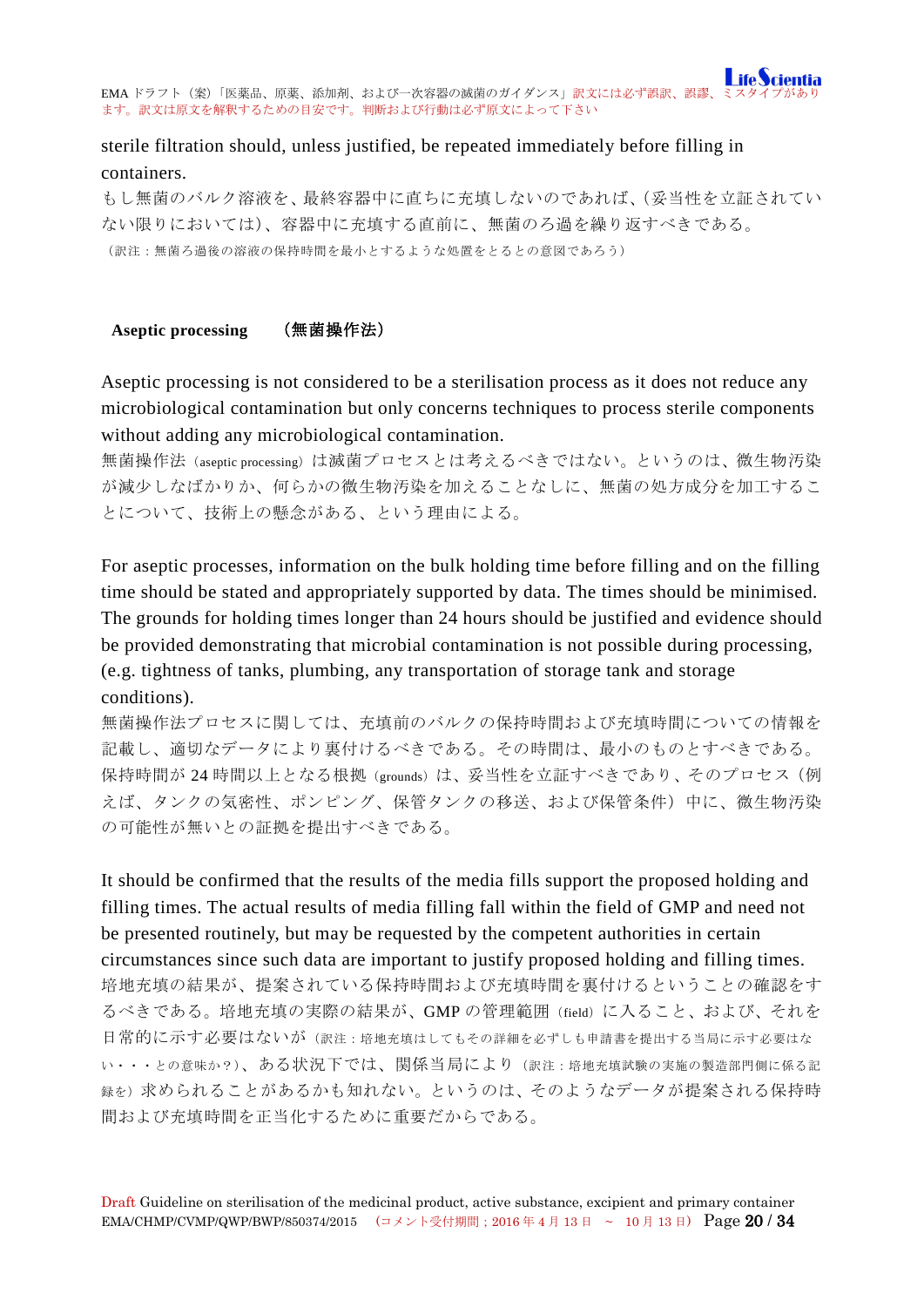Sterile primary packaging materials should be used for aseptically processed products. 製品を無菌的に加工 (aseptically processed) するには、「無菌の一次包材」(sterile primary packaging materials) を使用すべきである。

Where blow-fill-seal technology is used for aseptically processed products, summary validation data should be provided to confirm that the container produced is sterile. The bioburden of the material(s) used for the manufacture of the blow-fill-seal container should be controlled.

製品の無菌操作法による加工に blow-fill-seal 技術を使用する場合、製造された容器が無菌であ ることを確認するためのバリデーション・データの要約を提供すべきである。blow-fill-seal 容 器の製造に使用する原材料(単数もしくは複数)のバイオバーデンは、管理すべきである。

### <span id="page-20-0"></span>**4.2. Good manufacturing practice for sterile active substances and sterile excipients**

(無菌原薬および無菌添加剤の GMP)

The basic GMP requirements for active substances used as starting materials (European Union (EU) GMP guide part II) only apply to the manufacture of sterile active substances up to the point immediately prior to the active substance being rendered sterile. The sterilisation and aseptic processing of sterile active substances is considered to be a step in the manufacture of the medicinal product and shall be performed in accordance with GMP for medicinal products. This implies that for any active substance manufacturer who performs sterilisation and subsequent aseptic handling of the active substance, a valid manufacturing authorisation or GMP certificate from an EEA authority or from an authority of countries where mutual recognition or other Community arrangements apply has to be submitted.

出発物質として使用される原薬の基本的な GMP 要求は(European Union (EU) GMP guide part II) は、無菌としようとする原薬の直前の時点までの、無菌原薬の製造に対してのみ適用される。 無菌原薬の滅菌と無菌操作法による加工は、医薬品の製造の段階にあると考えられるので、そ れは医薬品の GMP に従うべきと考えられる。これは、原薬の滅菌とその後の無菌操作法によ る取り扱いを行う原薬製業者については、EEA(訳注)当局からの、あるいは相互承認(mutual recognition)もしくは他の Community arrangements が発行した所の、有効な製造承認(valid manufacturing authorisation)または GMP 証明(GMP certificate)を提出すべきことを意味する。

訳注:EEA は、欧州経済領域: European Economic Area の略称である。

Similarly, for sterile excipients, any sterilisation and aseptic processing should be performed in accordance with GMP for medicinal products with the same requirements as described above for sterile active substances.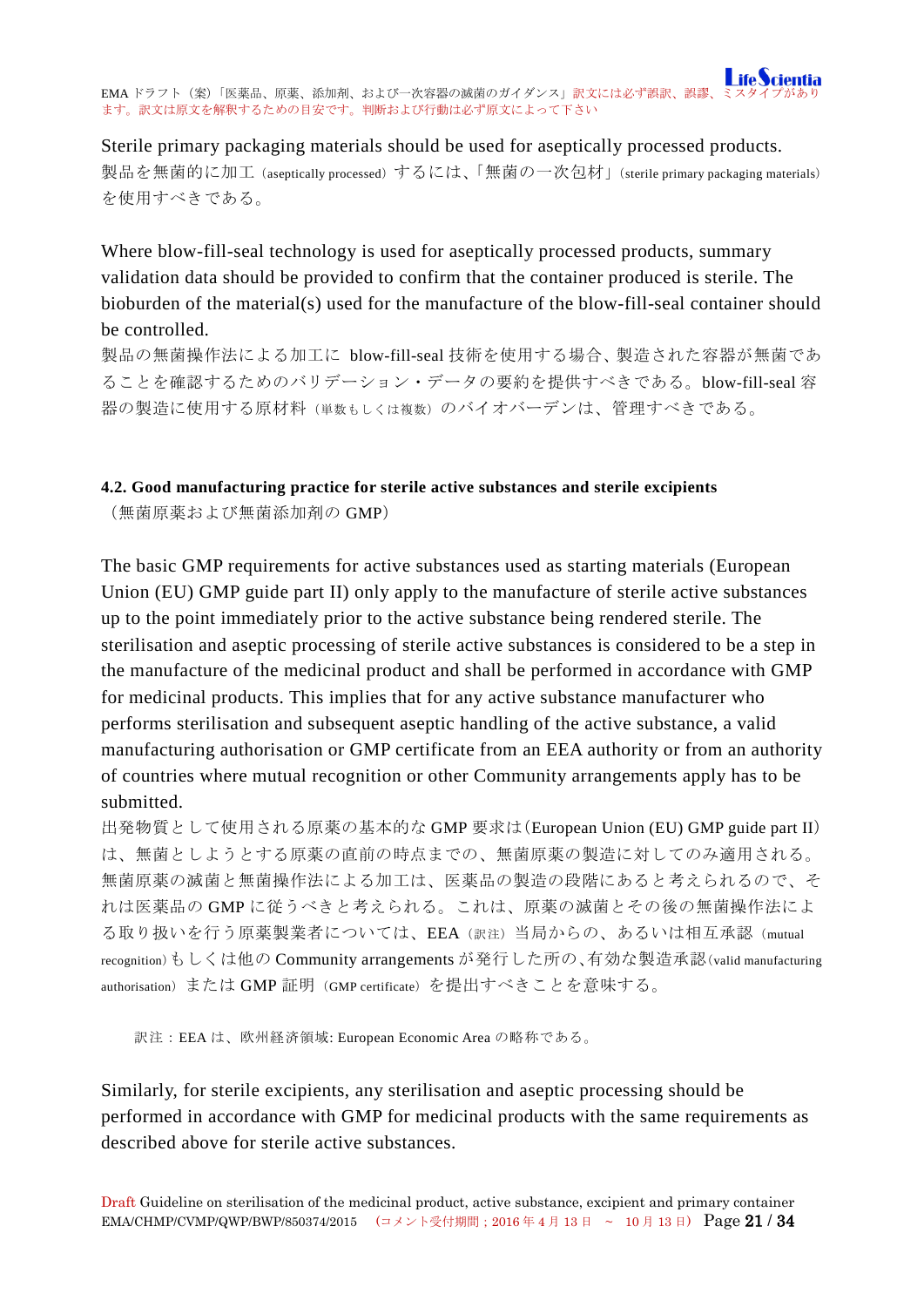同様に、無菌の添加剤については、無菌原薬について上記に述べたような同じような要求を持 つ医薬品の GMP に従って、何らかの滅菌と無菌操作法での加工を行うべきである。

The same GMP and data requirements also apply to sterile active substances and excipients supported by a Certificate of Suitability issued by the EDQM.

同一の GMP 要求とデータ要求は、EDQM によって発行される Certificate of Suitability(適合性証 明)によって裏付けされる無菌の原薬および添加剤にも適用される。

### <span id="page-21-0"></span>**4.3. Selection of sterilisation method (**滅菌方法の選択**)**

Products intended to be sterile should be terminally sterilised in their final container whenever possible, as clearly stated in the Ph. Eur., general chapter 5.1.1. When terminal sterilisation by heat is not possible, the application of an alternative method of terminal sterilisation, sterilising filtration and/or aseptic processing may be considered. It is recognised that terminal sterilisation processes utilising conditions other than the Ph. Eur. reference conditions may be developed to provide satisfactory sterility assurance levels and such alternative processes may be acceptable when properly validated.

無菌であることを目的とする製品は、Ph. Eur.に general chapter 5.1.1.に明確に述べられているよ うに、可能な場合は、その最終容器中で最終的に滅菌すべきである。熱による最終滅菌が出来 ない場合は、最終滅菌の代替法である無菌ろ過 及び/又は 無菌操作法の適用を考慮してもよ い。Ph. Eur.の基準条件以外の条件を使用する最終滅菌プロセスは、以下の両方を満たした場合 には、許容されるであろう。

- ・満足できるような無菌性保証レベルを提供すること。かつ、
- ・そのような変法のプロセスが適正にバリデートされていること。

If a sterilisation process using principles other than those described in the Ph. Eur. (steam, dry heat, ionising radiation, gas sterilisation and sterilising filtration) is intended to be used for the sterilisation of a product, the applicant may consider seeking scientific advice regarding the acceptability of the method and the documentation required.

もし、Ph. Eur.に述べられている(蒸気、乾熱、イオン化照射、ガス滅菌、および無菌ろ過)以 外の原理を使用した滅菌プロセスを、製品の滅菌に使用することを目的とするのであれば、申 請者は、その方法の受容性(acceptability)、および必要とされる文書化に関して科学的アドバイス を求められることを考慮すべきであろう。

During the manufacturer's evaluation of whether a terminal sterilisation cycle is possible, substantial efforts should be made to enable terminal sterilisation. If the active substance or some key component of the formulation is shown to degrade significantly or an impurity limit is exceeded during shelf-life under even the least stressful terminal sterilisation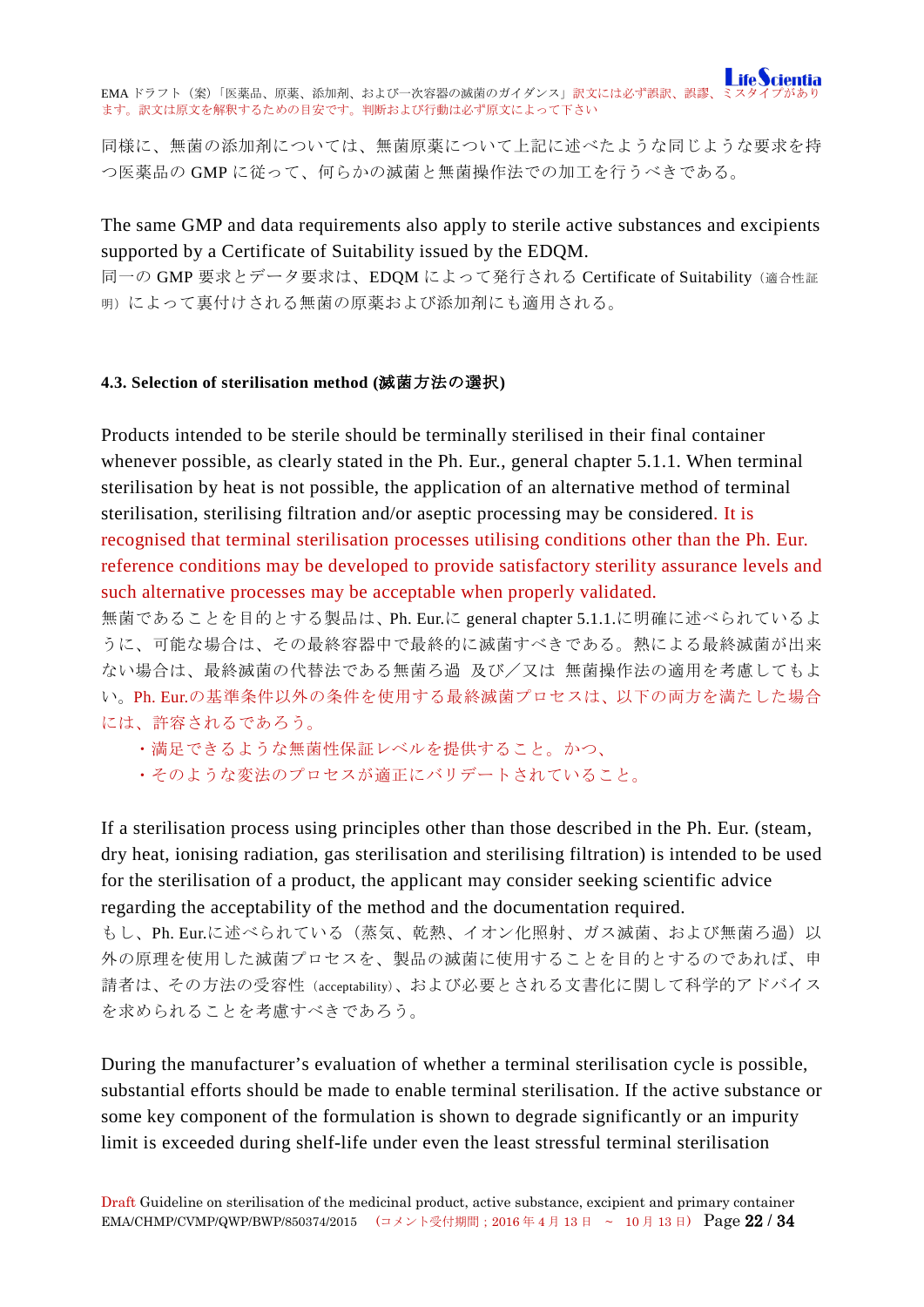# conditions, the efforts made to develop a formulation capable of undergoing terminal sterilisation should be presented in the development section.

最終滅菌サイクルが可能かどうかを製造業者が評価する間には、それが最終滅菌を可能とする ような十分な努力をすべきである。もし原薬、あるいは処方の幾つかの重要な成分が、最もス トレスの少ない最終滅菌条件の下で行った場合でも大きく低下するか、あるいは有効期間 (shelf-life)中に不純物限度値が超えることが示されるのであれば、考慮している最終滅菌の出来 る処方の開発を行った努力を、(訳注:申請書の)開発のことを記載するセクションの項に、提示す ること。

In case of medicinal products containing highly sensitive active substances, (e.g. proteins or heat labile biological substance), where it is well known that terminal sterilisation is not possible, a justification based on a scientific rationale is generally acceptable and further justification of the choice of aseptic processing discussed later in section 4.3 may not be needed.

最終滅菌法が不可能であることが良く知られている、非常に感受性が高い原薬(例えば、たん 白質や熱に不安定が生物学的な物質)を含む医薬品の場合、科学的な論理的根拠(scientific rationale)に基づく正当性立証が許容されるものであり、したがって、section 4.3(訳注:4.2 項の 誤りか? それとも別文書の項か?)の後半で議論された、無菌操作法による加工の選択についての、 それ以上の正当性の理由付けは、必要ではない。

The principles for the choice of sterilisation process are presented in the form of decision trees in section 5 of this guideline.

滅菌方法の選択の原則は、このガイドラインの section 5 において、デシジョン・ツリーの形で 示されている。

For products where terminal sterilisation is not possible and aseptic processing is proposed, the decision trees should be considered to be applied to individual components of the formulation. Also, the possibility of applying a terminal microbial reduction process may be evaluated. It is emphasised that this additional microbial reduction process should not compensate for poor aseptic manufacturing practice. The same requirements for the aseptic part of the process apply as for products manufactured without such an additional microbial reduction process. In case of any non-compliance in the course of sterile filtration and/or in the aseptic manufacturing chain, decisions on whether to release batches should not rely on the terminal microbial reduction process.

最終滅菌が出来ず、無菌操作法による加工が提案されている製品については、デシジョン・- ツリーは、(訳注:製品ではなく)その製品処方の個々のコンポーネントに適用することを考慮して いる。また、最終的微生物減衰プロセス(terminal microbial reduction process)の適用も評価しても良い。 この付加的な微生物減衰プロセスは、無菌操作法による製造規範の脆弱の穴埋めとして行うべ きではない。プロセスの無菌操作法のこの部分に対する同じ要求は、そのような付加的な微生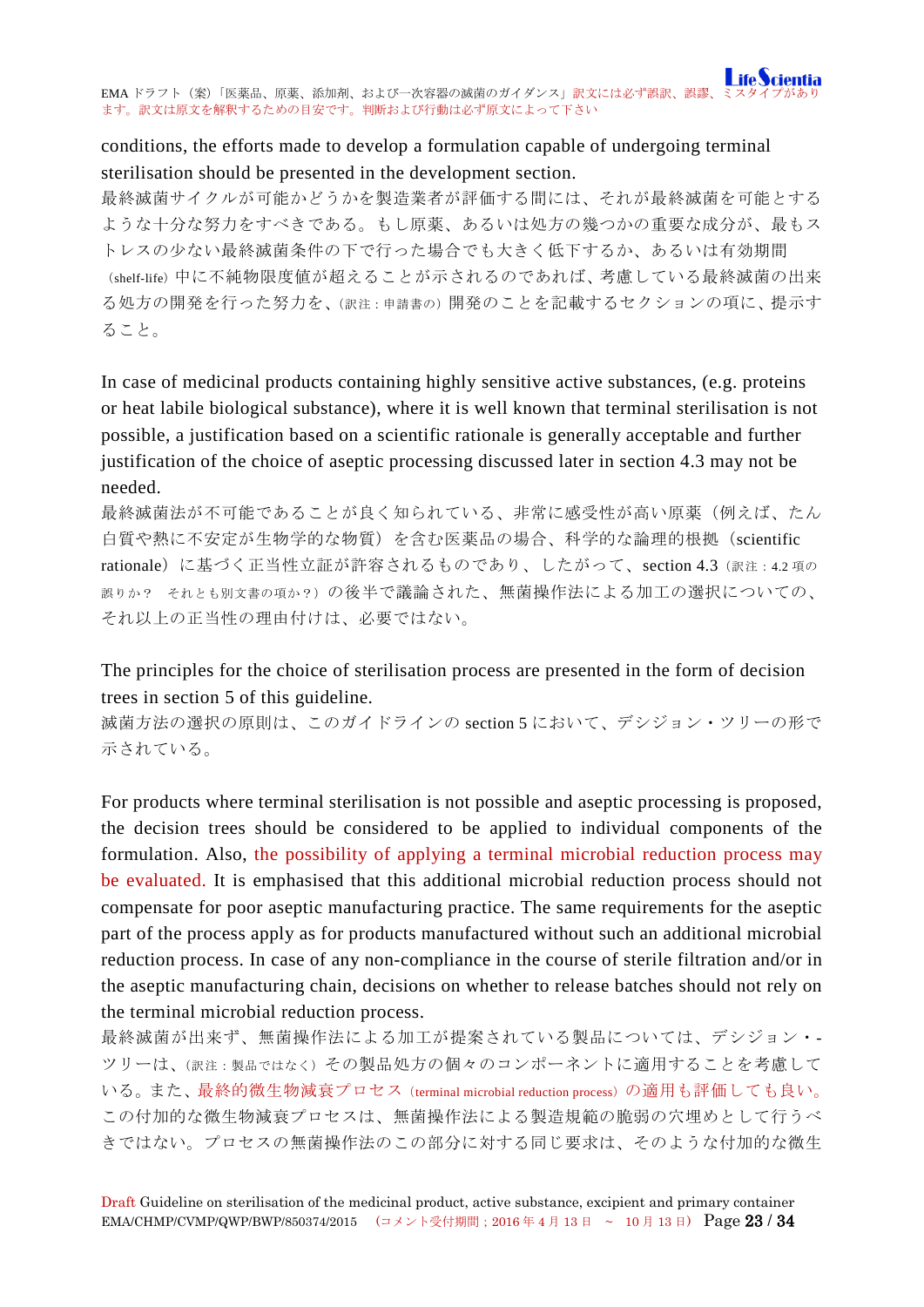物減衰プロセスを持たなくて製造される製品に対しても適用される。無菌ろ過の過程において、 及び/又は 無菌操作法による製造のチェーン(訳注:一連のつながり)において如何なる法令非遵 守(non-compliance)があった場合も、当該バッチの出荷を行うか否かの決定は、最終的な微生物 減衰工程があることに依存すべきではない。(訳注:"最後に熱など掛けているから、汚染菌は死滅しただろう" との判断をしてはならない・・・どの意味。)

A change in shelf-life or storage conditions caused by a terminal sterilisation process is not in itself a reason to allow aseptic processing, unless the new storage condition or shelf-life would cause problems in the use of the product.

最終滅菌プロセスが原因する有効期限(shelf-life)または保管条件(storage conditions)の変化は、そ れ自体では、無菌操作法を許すとの理由とはならない。ただし、新たな保管条件や有効期間が、 その製品の使用の問題を生じる場合は除く。

Aseptic processing cannot be accepted based solely on an increase in impurity levels upon terminal sterilisation without further justification. An increased level of impurities above the ICH Q3B or VICH 338 GL11 identification or qualification limit does not necessarily preclude terminal sterilisation of the medicinal product. The risk induced by the degradation should be balanced with the risk induced with an aseptic manufacturing method also taking in account the posology of the product and the nature of the degradation products. Attempts to find terminal sterilisation conditions adjusted to give acceptable impurity levels based on degradation mechanisms of the active substance and the actual bioburden should be described in the quality dossier.

最終滅菌で不純物レベルが増加するという理由だけで、無菌操作法による加工を許すというこ とは出来ない。その場合には、さらなる正当性の理由付けが必要である。ICH Q3B あるいは VICH GL11 の同定(identification)と適格性評価限度以上の不純物レベルのレベルの増加は、必ず しも医薬品の最終滅菌を排除することにならない。劣化によって生じるリスクは、製品の用法・ 用量(posology;薬量学)とその分解生成物の性質も考慮に入れて、無菌操作法による製造方法で得 られるリスクと、均衡させるべきである。原薬の分解メカニズムと実際のバイオバーデンに基 づき、許容されるような不純物レベルにあった最終滅菌法条件を模索したことは、品質添付文 書に記載すること。

In certain cases, as described in the bullet points below, the use of aseptic processing may be accepted, even if the formulation itself can be terminally sterilised. The aseptic approach should be clearly documented, explained and scientifically justified. Such cases could be justified by:

以下の箇条書き(bullet points)に述べられているような場合においては、無菌性操作法の使用が許 容される。もし、処方それ自体が最終的な滅菌が可能な場合であっても、それは許容されるで あろう。無菌操作法によるアプローチは、明確に文書化し、説明し、科学的に妥当性を証明す べきである。そのような事例は、次のようにして正当性を証明すべきである。: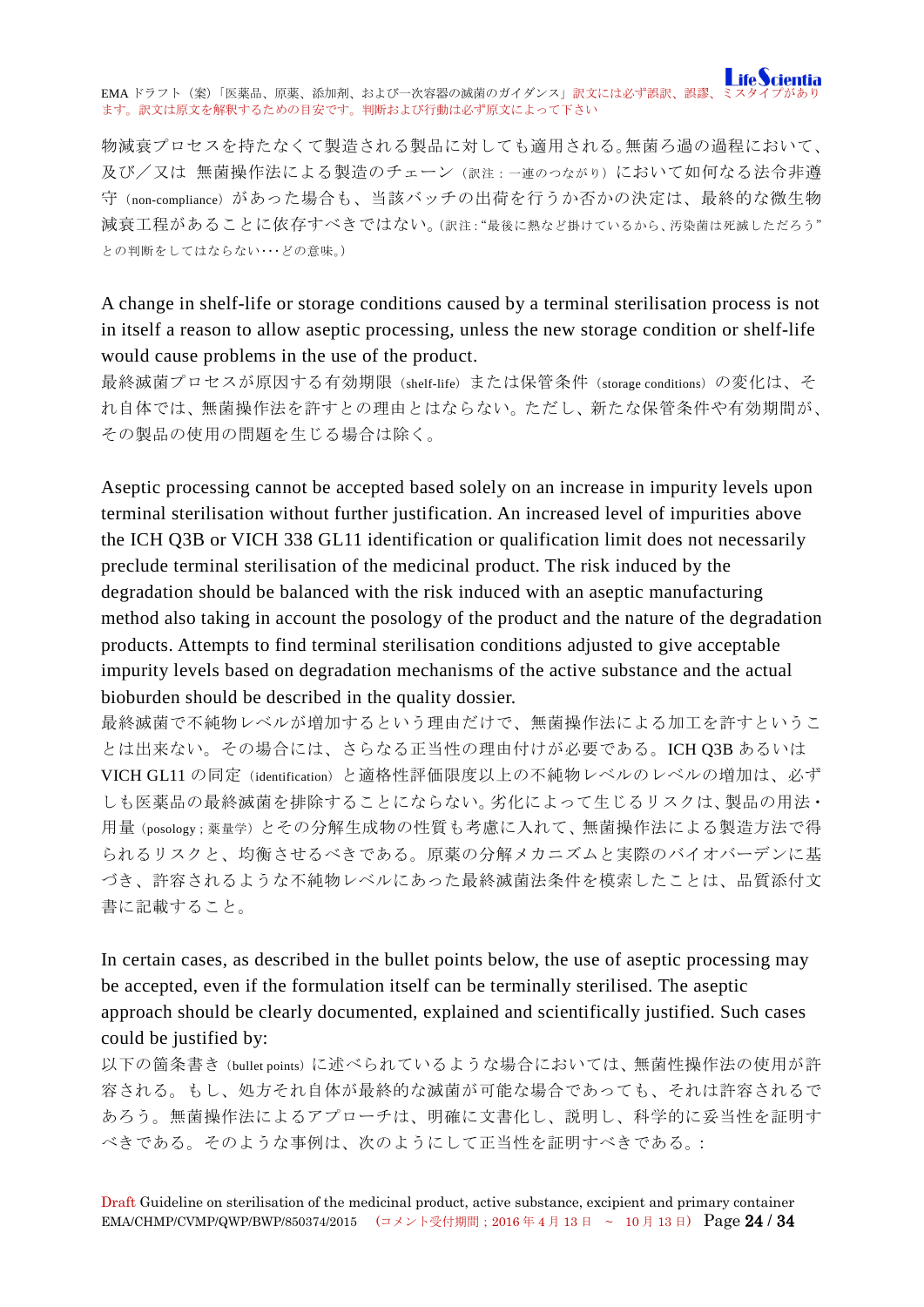- User benefit provided by a container that cannot be terminally sterilised such as: 最終的な滅菌出来ない容器により与えられる使用者の便益。例えば:
- − Eye drop containers enabling administration of single drops to the eye; 目への単一状態の液滴の投与を可能とする点眼容器
- − Containers enabling non parenteral multi-dose preservative free medicinal product formulation for human use;

ヒト用の、注射ではない(non parenteral)、防腐剤の入っていない多回投与の医薬品を可能とす る容器;

− Enhanced ease of administration, for instance the use of a pre-filled pen compared to a vial;

投与の容易性を高める場合。例えば、バイアルと比較して、プレフィルドのペンの ような事例;

− Safer handling of toxic products, for instance plastic vials instead of glass vials for cytotoxic medicinal products.

毒性医薬品の取扱いの安全性を高める場合、例えば、細胞毒性をもつ医薬品について、ガラ ス・バイアルの代わりにプラスチックバイアルを使用するといった事例。

The choice to use a heat-labile packaging material cannot in itself be the sole reason for not using a terminal sterilisation process and alternative materials could be examined; for instance, polypropylene is not as sensitive to heat as polyethylene and could allow terminal sterilisation. Thus, a discussion regarding the efforts made to develop a container that may be terminally sterilised should be included.

熱に不安定な包装材料を使用するとの選択は、それ自体は、最終滅菌プロセスを使用しないと の唯一の理由にならならず、別の材質を調べるべきである。:例えば、ポリプロピレンは、ポリ エチレンのように熱に対して脆弱でないので、最終滅菌をすることが可能である。それゆえ、 最終的に滅菌が出来るような容器の開発に対してなされた努力に関しての議論を含むべきであ る。

• Enabling as long a shelf-life as possible for radiopharmaceutical medicinal products with a shelf-life of less than one week.

1週間未満の有効期間(shelf-life)を持つ放射性医薬品に対して、より長い有効期間を 可能とするもの

The acceptability of aseptic processing should be based on the application of the decision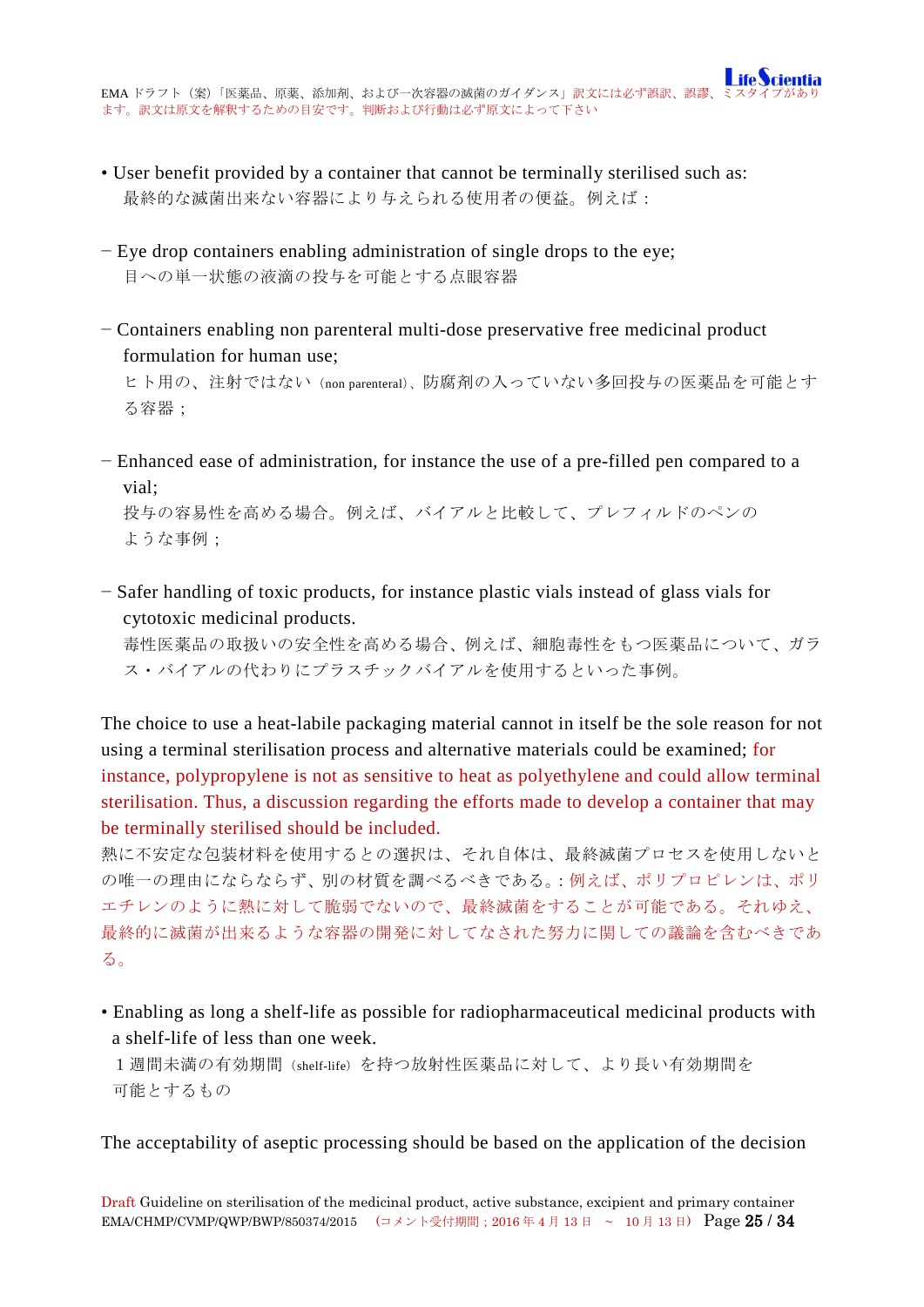tree and a risk assessment. The bullet points below are not intended to be used to justify aseptic processing as such, but are only intended to provide guidance on issues that are considered when evaluating the acceptability of a sterilisation or aseptic process. Considerations include (but are not limited to):

無菌操作法による加工の受容は、デシジョン・ツリーとリスク・アセスメントの適用に基づく べきである。以下の箇条書きは、そのような無菌操作法の正当性の証明に使用することを意図 したものではなく、滅菌か、無菌操作法かの受容を評価する時に、考慮すべき問題についての ガイダンスを与えることのみを目的としている。考慮事項(これに限定されるものではないが) として、次のようなものが含まれる。:

- Evidence that the proposed packaging with enhanced user benefits is fit for purpose; ユーザーの便益を高めとの提案された包装が、その目的にフィットすることの証拠;
- Stability of the active substance, the degradation mechanism(s) and the toxicity of impurities formed during the sterilisation process;

原薬の安定性、分解(劣化)のメカニズム(単数または複数)、および滅菌プロセス中に形成され た不純物の毒性;

• The volume to be administered per dose. Large volume parenterals should be terminally sterilised whenever possible.

1回の投与あたりの容量。大容量注射剤は、可能であれば最終滅菌をすべきである。

In conclusion, the justification for the chosen sterilisation or aseptic process should include a thorough benefit risk evaluation and it should be demonstrated that suitable development efforts have been made.

結論として、選択された滅菌法あるいは無菌操作法についての正当性の理由付けは、十分なベ ネフィット・リスクの評価を含むべきであり、かつ適切な開発努力が行われたことを証明すべ きである。

# <span id="page-25-0"></span>5. Decision trees (デシジョン・ツリー)

The decision trees are intended to assist in the selection of the optimal sterilisation method taking into account the various issues to be considered. When moving down the decision trees, the methods generally show decreasing levels of sterility assurance and therefore the first possible option should normally be chosen. The decision trees have been elaborated primarily for products containing chemical active substances, but may be applicable also to other types of products. In the case of biological products, an alternative approach may be appropriate.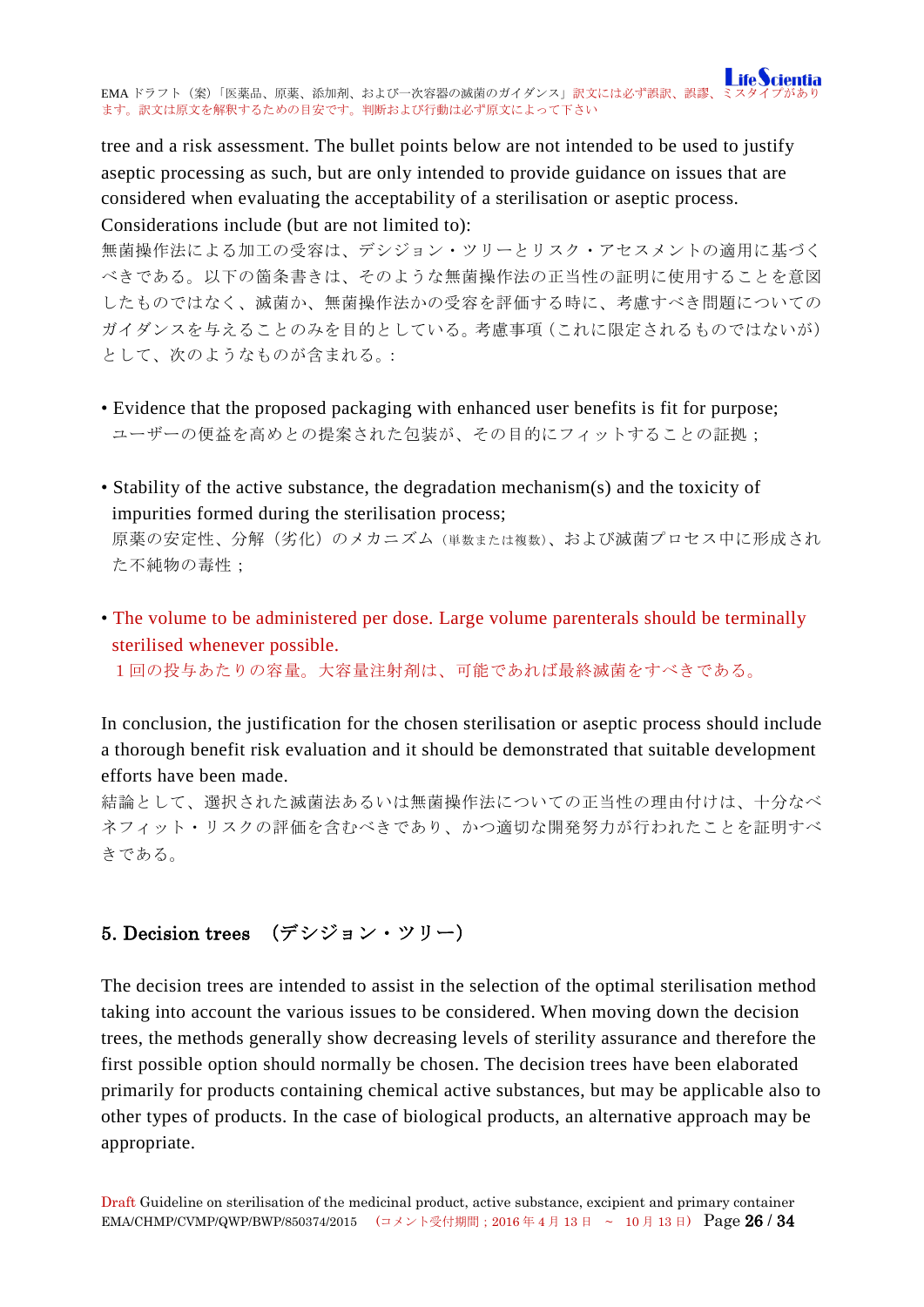このデシジョン・ツリーは、考慮すべき様々な問題を注意しながら、最適な滅菌方法の選定を 助けることを目的としている。デシジョン・ツリーを下の方に動かしてゆくと、その方法も、 一般に、無菌性保証のレベルも下がってゆくことが示される。それゆえ、通常は、最初の段階 にある、可能性のあるオプションを選択すべきである。デシジョン・ツリーは、主として化学 的原薬を含む製品について述べられているが、他のタイプの製品にも適用が可能であろう。生 物学的製品の場合、別のアプローチもまた適正であるかも知れない。

For formulations that cannot withstand a complete terminal sterilisation cycle, a method combining aseptic processing and a terminal microbial reduction process may be considered in order to achieve a higher level of sterility assurance.

完全な最終滅菌サイクルに耐えることが出来ない処方に関しては、無菌性保証の最も高いレベ ルを達成するために、無菌操作法と最終的微生物低減プロセス(terminal microbial reduction process)の 組合せを考慮することになるであろう。

For solutions containing an antimicrobial preservative or inherent antimicrobial properties, the bioburden may be more sensitive to a sterilisation process than for a non-preserved solution. Therefore, a terminal microbial reduction process may obtain a SAL of  $\leq 10^{-6}$  and could therefore be considered even though it would not be feasible for a preservative free product. However, the inclusion of a preservative in a product filled in single dose containers is not accepted.

抗菌的な保存剤や固有の抗菌性を持つ溶液に対して、バイオバーデンは、そのような抗菌性を 持たない溶液よりも、より大きな滅菌プロセスに対する感受性を持つ(訳注:滅菌プロセスでの分解、 変性、吸着が大きいので、温和な滅菌条件を使用することになる)ものとなる。それゆえ、最終的微生物減衰 プロセスは、SAL が 10<sup>-6</sup>よりも小さくなるので、保存剤フリーの製品が容易ではないというこ とも考慮にいれることになるであろう。しかしながら、単回投与容器に充填した製品における保 存剤の添加は許容されない。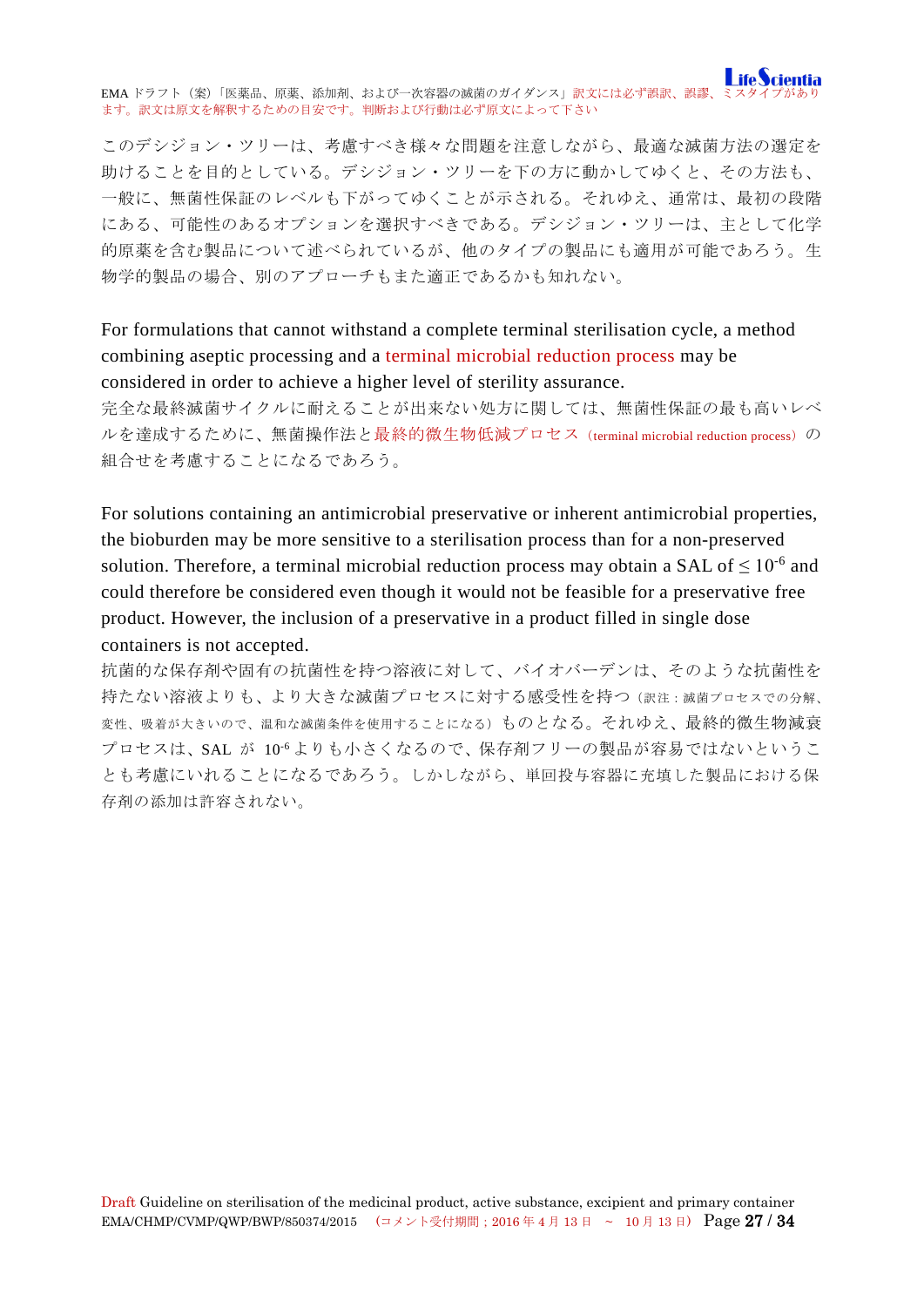# Decision tree for sterlisation choices for aqueous products 水溶性製剤用の滅菌条件選択のデシジョン・ツリー

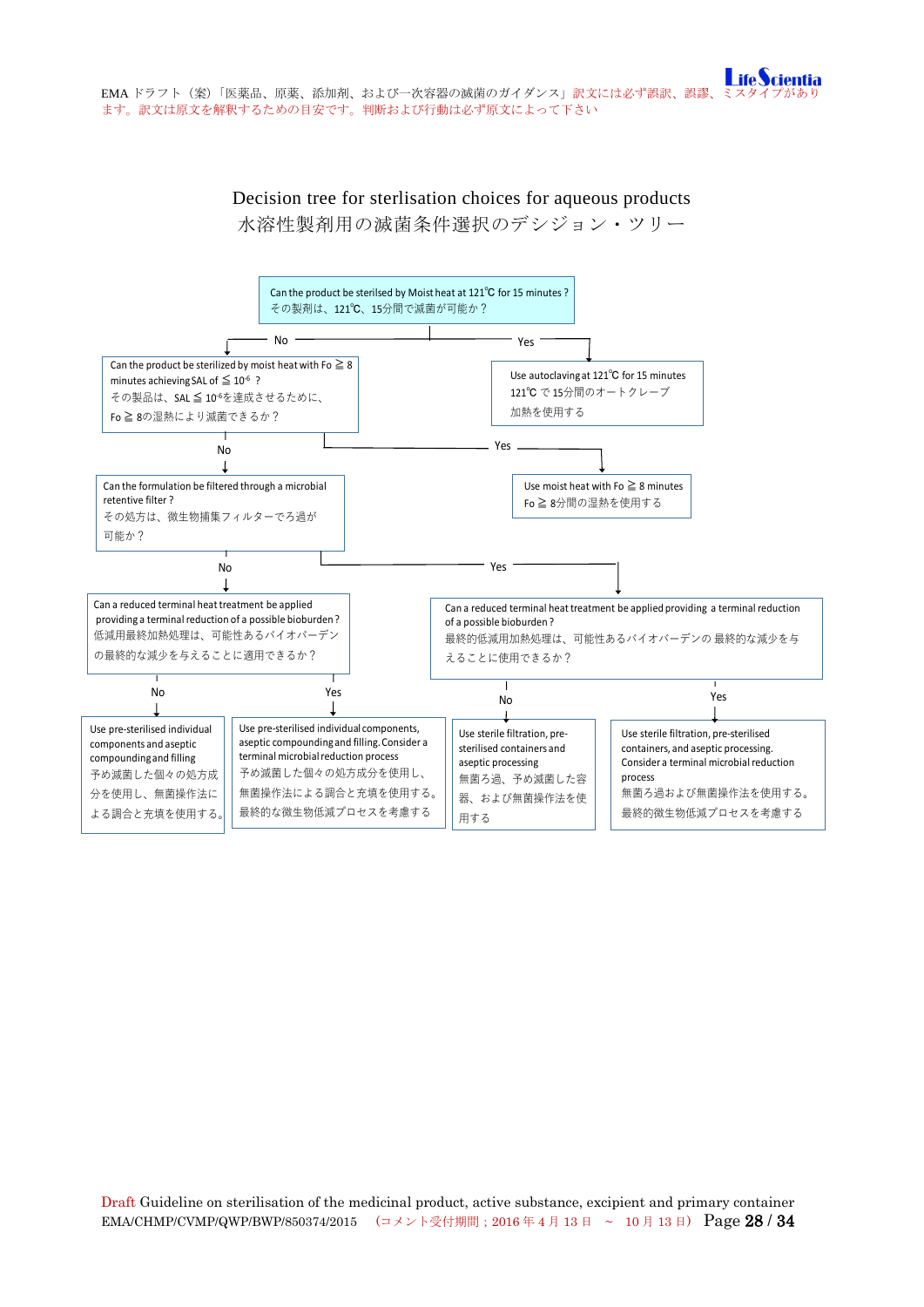# Decision tree for sterilization choices for non-aqueous liquid, semi-solid or dry powder products

非水溶性液体、半固形あるいは乾燥粉末製品



Draft Guideline on sterilisation of the medicinal product, active substance, excipient and primary container EMA/CHMP/CVMP/QWP/BWP/850374/2015 (コメント受付期間;2016年4月13日 ~ 10月13日) Page 29 / 34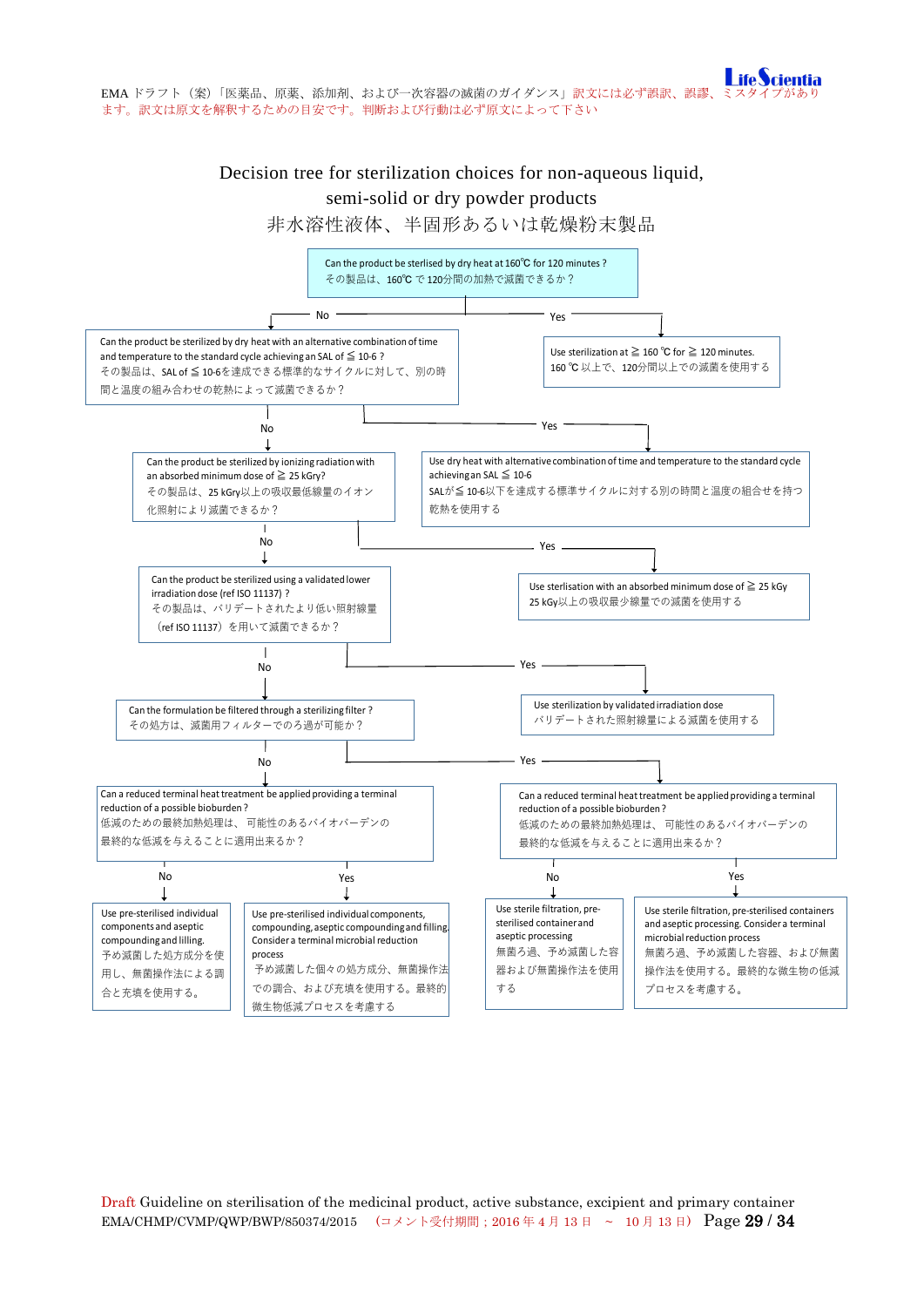# <span id="page-29-0"></span>6. Definitions (用語の定義)

### <span id="page-29-1"></span>**Aseptic process** (無菌操作法)

A process performed maintaining the sterility of a material\* that is assembled from components, each of which has been sterilised by steam, dry heat, ionizing radiation, gas or sterile filtration. This is achieved by using conditions and facilities designed to prevent microbial contamination.

コンポーネント (components、訳注: 医薬品の処方成分と直接容器)を構成している物品 (material\*) の無菌性を維持するために行われるプロセス。コンポーネントのそれぞれは、蒸気、乾熱、 イオン化照射、ガスあるいは無菌ろ過によって滅菌される。この無菌操作法は、微生物汚 染を防ぐように設計された条件および設備を使用して達成される。

### \* active substance, excipient, container, drug product

原薬、添加剤、容器、医薬品

### <span id="page-29-2"></span>**Bioburden** (バイオバーデン)

A population of viable microorganisms in a product prior to sterilization 滅菌前の製品中の活性を持つ微生物の集団

### <span id="page-29-3"></span>**Critical Quality Attribute** (重要品質特性)

A physical, chemical, biological or microbiological property or characteristic that should be within an appropriate limit, range, or distribution to ensure the desired product quality

求められている製品品質を保証するために、適切な限度、範囲あるいは分布の範囲内とす べき、物理的、化学的、生物学的、あるいは微生物学的な性質(property)または特性(characteristic)

### <span id="page-29-4"></span>**D-value (decimal reduction value)** (D値)

The value of a parameter of sterilisation (duration or absorbed dose) required to reduce the number of viable organisms to 10 per cent of the original number. It is only of significance under precisely defined experimental conditions.  $D_{121}$  is the D-value of the relevant spores at 121 °C.

当初の菌数を 10%までに生菌数を減少させるのに必要な(滅菌のパラメーター;長さ、 あるいは吸収された線量)の値。正確に規定された実験条件の下でのみ、意味を持つもの である。D121 は、121 °C での該当する芽胞の D 値である。

### <span id="page-29-5"></span>**F0 value** (**F0** 値)

The  $F_0$  value of a saturated steam sterilisation process is the lethality expressed in terms of the equivalent time in minutes at a temperature of 121 °C delivered by the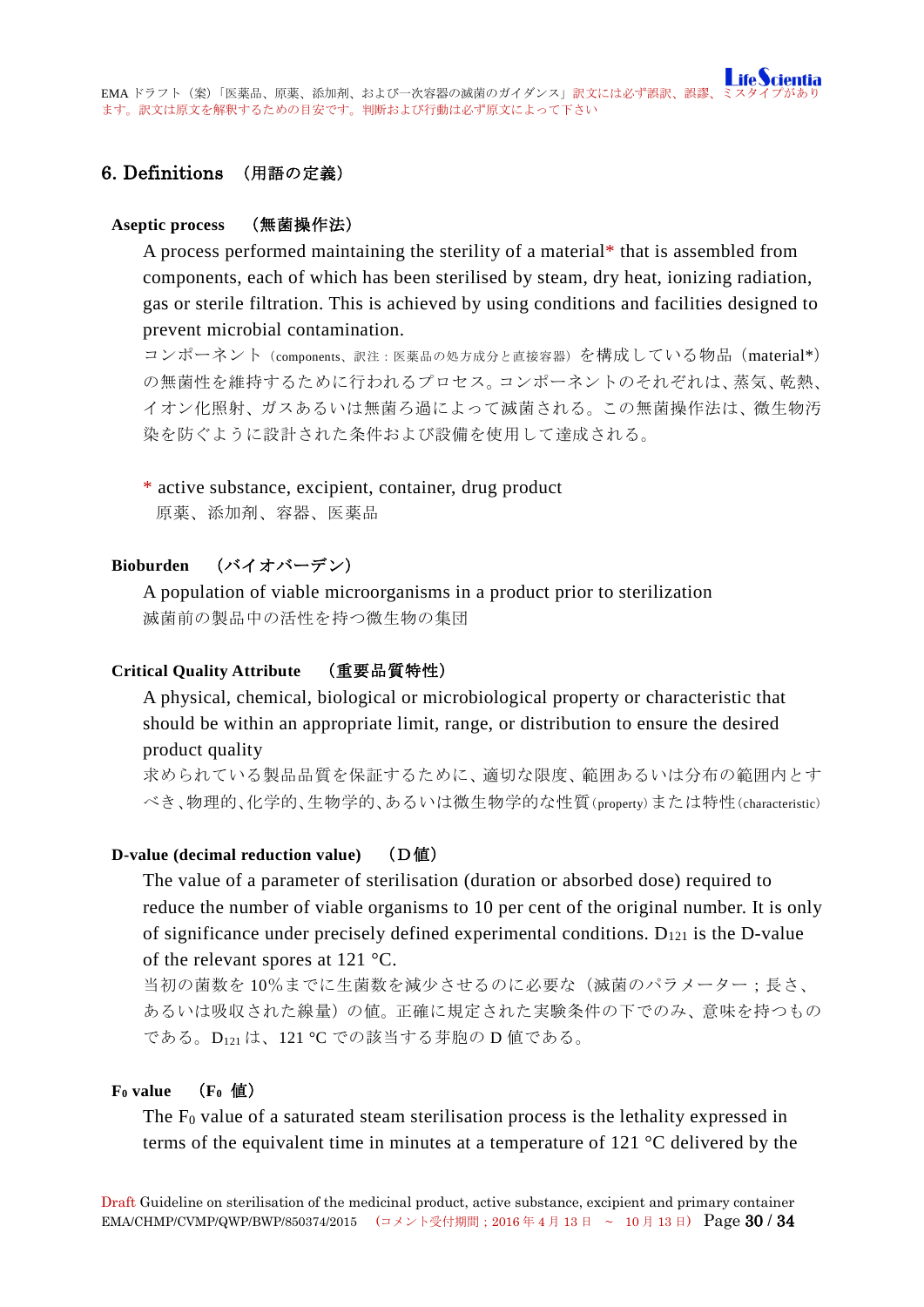process to the product in its container with reference to micro-organisms possessing a theoretical Z-value of 10.

飽和蒸気により滅菌プロセスの Fo 値は、容器中の製品に対して、そのプロセスで与えら れた 121℃の温度での等価時間で表現された致死力である。こ場合、微生物は、論理上で 10 の Z-値を有するとする。

### <span id="page-30-0"></span>**Filling time** (充填時間)

The time used to fill a bulk product into containers until the container is closed or, in the case of a product which is lyophilized after the filling, until the lyophilisation chamber is closed.

容器の中へバルク製品が充填され、その容器が閉塞されるまでの時間。充填後に凍結乾燥 される製剤の場合は、その凍結乾燥チャンバーが閉じられるまでの時間。

### <span id="page-30-1"></span>**Holding time** (保持時間)

The time between two process steps. 2つのプロセス・ステップの間の時間

### <span id="page-30-2"></span>**Large-volume parenteral** (大容量注射剤;**LVP**)

An infusion or injection supplied in a container with a nominal content of more than 100 ml.

100 mL よりも多い公称内容物量を持つ容器に供給された輸液または注射液

### <span id="page-30-3"></span>**Microbial reduction process** (微生物低減プロセス)

Treatment at conditions that provide a lower lethality than sterilisation. 滅菌より低い致死力を与える条件での処理

### <span id="page-30-4"></span>**Ph. Eur. sterilisation reference conditions** (欧州薬局方滅菌基準条件)

The reference conditions for sterilisation specified in Ph. Eur. 5.1.1, i.e. terminal steam sterilisation at  $\geq$ 121 °C for 15 min, terminal dry heat sterilisation at  $\geq$ 160 °C for  $\geq$ 2 h or terminalionising radiation of 25 kGy.

Ph. Eur. 5.1.1 に規定されている滅菌の基準条件。すなわち、最終蒸気滅菌では 121 °C 以 上で 15 分間、最終乾熱滅菌では、160℃以上で 2 時間以上、あるいは最終イオン化照射で は 25 kGy である。

### <span id="page-30-5"></span>**SAL** (**Sterility Assurance Level**;無菌性保証水準)

Sterility Assurance Level. The SAL of a sterilising process is the degree of assurance with which the process in question renders a population of items sterile. The SAL for a given process is expressed as the probability of a non-sterile item in that population. An SAL of  $10^{-6}$ , for example, denotes a probability of not more than one viable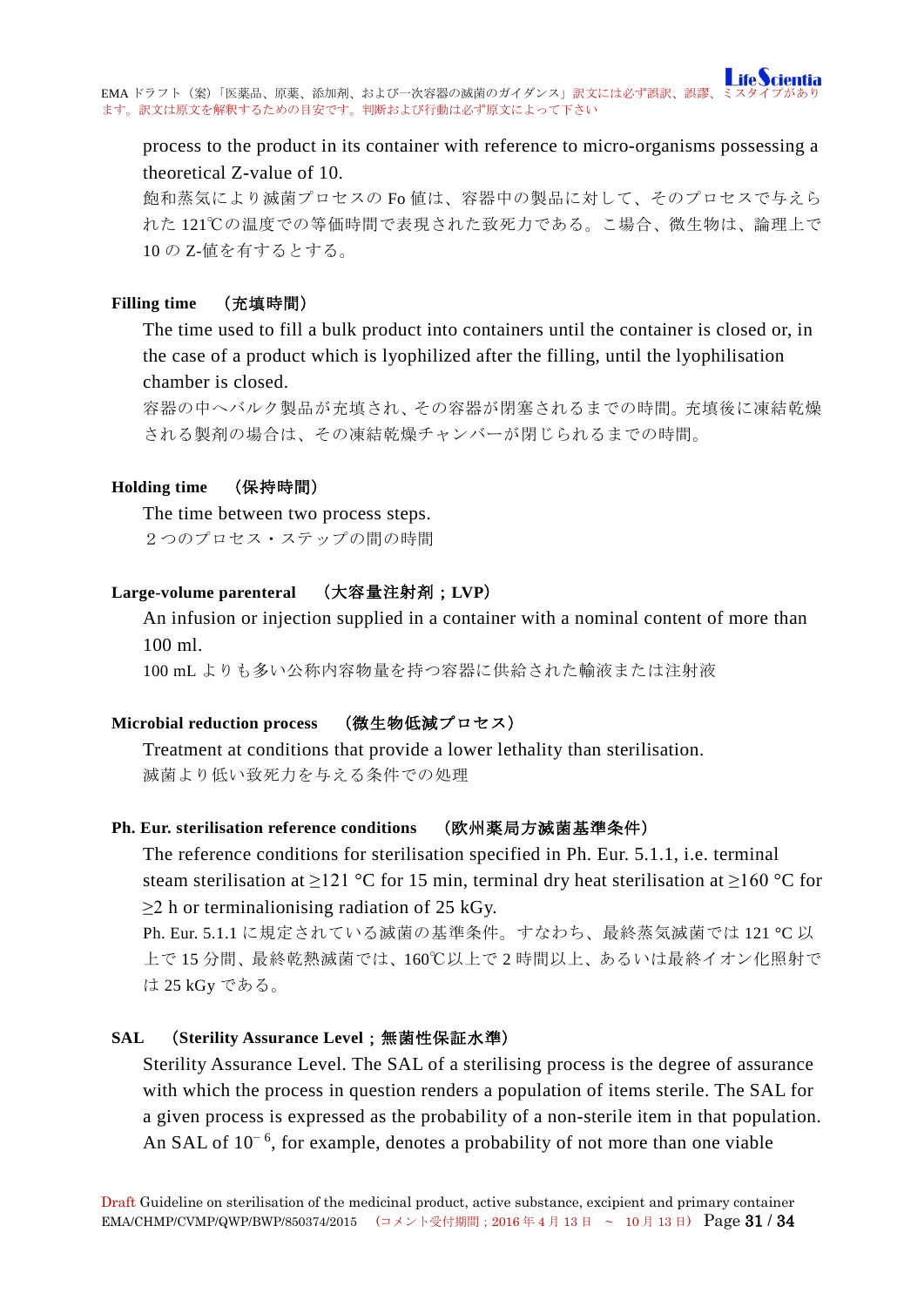### micro-organism in  $1 \times 10^6$  sterilised items of the final product.

無菌性保証水準 (Sterility Assurance Level)の略記。滅菌プロセスの SAL は、問題とするプロセ スが、物品の集団を無菌状態に保持している保証の度合いである。与えられたプロセスの SAL は、その母集団の非無菌の物品の存在確率として表現される。例えば、SAL の 10<sup>−6</sup> は、最終製品の 1 × 106 滅菌済物品中に1以下の微生物が存在する確率である。

### <span id="page-31-0"></span>**Sterilisation** (滅菌)

A process that inactivates or removes viable micro-organisms in a product until sterility is obtained.

無菌に到達するまで、製品中の活性を有する微生物を、不活化もしくは除去するプロセ ス

### <span id="page-31-1"></span>**Sterility** (無菌)

Absence of viable micro-organisms. The inactivation of micro-organisms by physical or chemical means follows an exponential law; thus there is always a finite statistical probability that a micro-organism may survive the sterilising process. For a given process, the probability of survival is determined by the number, types and resistance of the micro-organisms present and by the environment in which the organisms exist during treatment.

生育可能な(活性のある)微生物が存在しないこと。物理的な、あるいは化学的な方法に よる微生物の不活化は、指数関数の法則に従う;それゆえ、微生物が滅菌プロセスに生存 する所の、有限の統計的確率が常に存在する。あるプロセスで、生存の確率は、存在する 微生物の数、タイプ(訳注:「栄養型細胞か芽胞か」の意味?)、および微生物が処理中に存在する 場合には、その環境によって左右される。

### <span id="page-31-2"></span>**TAMC** (総好気性生菌数)

Total aerobic microbial count: The total aerobic microbial count (TAMC) is considered to be equal to the number of CFU found using casein soya bean digest agar.

総好気性生菌数 (TAMC) は、casein soya bean digest agar を使用して見い出される CFU (コ ロニー形成数)に等しいと考えられる。

### <span id="page-31-3"></span>**Terminal microbial reduction process (of product)**

### (製品の)最終的微生物減少工程

Microbial reduction process (of product) in the final container 最終容器中での(製品の)微生物の低減のプロセス

### <span id="page-31-4"></span>**Terminal sterilisation (of product)** (製品の)最終滅菌

Sterilisation (of a product) in its primary container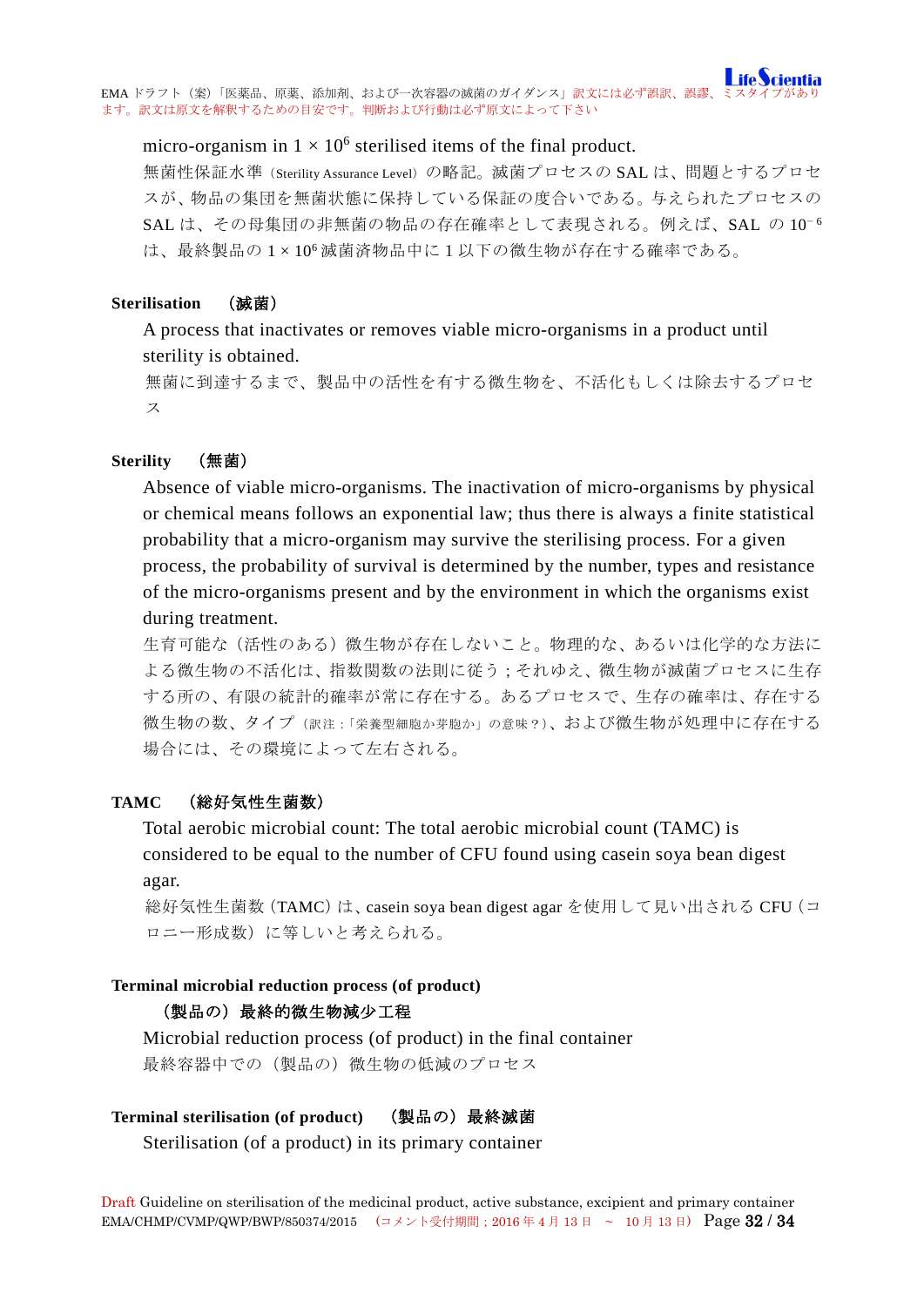その一次包装容器での(製品の)滅菌

### <span id="page-32-0"></span>**Validation** (バリデーション)

The action of proving, in accordance with the principles of GMP, that any procedure, process, equipment, material, activity or system actually leads to the expected results. ある手順、プロセス、機器、物品、行動あるいはシステムが、実際に期待された結果を導 くかを、GMP の原則に従って、立証する行為

### <span id="page-32-1"></span>**Z-value** (**Z-**値)

The Z-value is the change in temperature required to alter the D-value by a factor of 10.

Z-値は、D 値を 10 倍変化させるために必要な温度の変化である。

## <span id="page-32-2"></span>7. References

Decision trees for the selection of sterilisation methods, CPMP/QWP/054/98;

Note for Guidance: Development Pharmaceutics for veterinary medicinal products: Decision tree for the selection of sterilisation methods, EMEA/CVMP/065/99;

Note for guidance on manufacture of the finished dosage form, CPMP/QWP/486/95;

Note for Guidance: Manufacture of the finished dosage form, EMEA/CVMP/126/95;

ICH guideline Q8 (R2) on pharmaceutical development, EMA/CHMP/ICH/167058/2004;

European Pharmacopoeia general chapter 5.1.1 'Methods of preparation of sterile products';

- Directive 2001/83/EC of the European Parliament and of the Council of 6 November 2001 on the Community code relating to medicinal products for human use;
- Directive 2001/82/EC of the European Parliament and of the Council of 6 November 2001 on the 407 Community code relating to veterinary medicinal products;

EudraLex - Volume 4 Good manufacturing practice (GMP) Guidelines;

Guideline on Manufacture of the Finished Dosage Form (CPMP/QWP/486/95 and 410